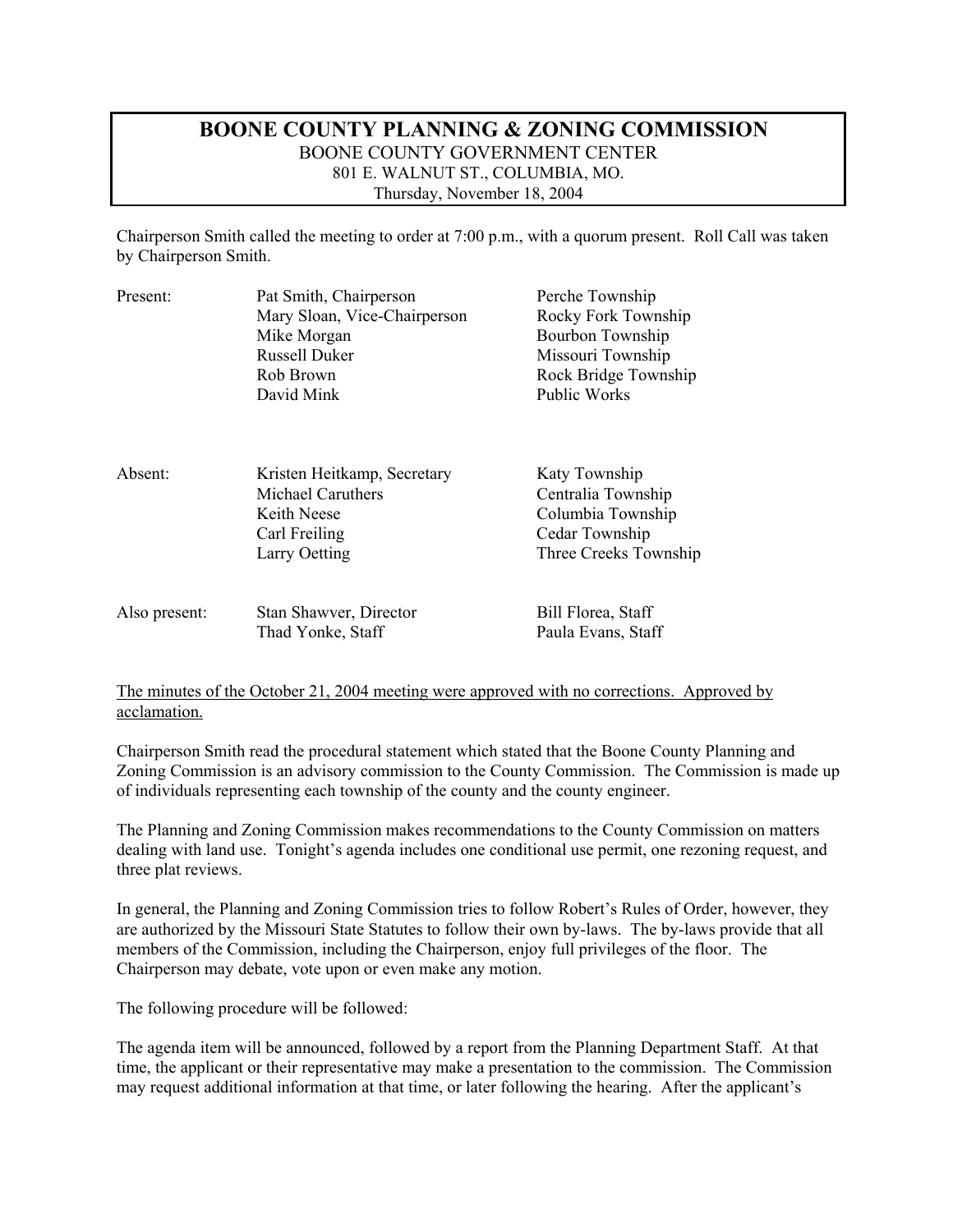presentation, the floor will be opened for anyone wishing to speak in support of the request. We ask that any presentation made to the Commission be to the point.

Please give your name and mailing address when you address the commission. We also request that you sign the sheet on the staff table after you testify.

Next, the floor will be given over to those who may be opposed to the request. Direct all comments or questions to the Commission and please restrict your comments to the matter under discussion. Please be considerate of everyone here. The agenda tonight may not be lengthy and while we wish to extend an opportunity to everyone that wishes to speak, we ask that you not be repetitious with your remarks. We also recognize that many issues can be quite emotional. In that regard we ask that you refrain from any signs of support or displeasure. Please afford those with a different point of view than yours the same respect and consideration you would like yourself.

After those opposed to the request have had a chance to speak, the applicant will have an opportunity to respond to the concerns of those opposed to the request. Next the staff will be given an opportunity for any additional comments, as appropriate. The public hearing will then be closed and no further comments will be permitted from the audience or the applicant unless requested by the Commission. The Commission will then discuss the matter and may ask questions of anyone present during discussion. Finally, a motion will be made to either recommend the approval or denial of the request to the County Commission. Please note that the Boone County zoning regulations and subdivision regulations are considered to be a part of the record of these proceedings.

All recommendations for approval are forwarded to the County Commission. They will conduct another public hearing on Tuesday, November 30, 2004. Interested parties will again have the opportunity to comment on the requests at that time. The County Commission generally follows the recommendations of the Planning and Zoning Commission; however, they are not obligated to uphold any recommendation. Requests that are denied will not proceed to the County Commission unless the applicant files an appeal form within 3 working days. Please contact the Planning Office to see if a request that has been denied has filed an appeal as there will be no further public notification due to the short time between this meeting and the County Commission hearing. The County Commission hearing scheduled for Tuesday, November 30, 2004 will begin at 7:00 p.m. and will convene in this same room.

### **CONDITIONAL USE PERMITS**

1. Request by Jane L. Fudge on behalf of Teresa Fudge-McGrath for a permit for a kennel on 2.75 acres, located at 4370 N. Liddell Ln., Columbia.

Planner, Bill Florea gave the staff report stating that this property is located approximately 3 miles east of Columbia. The property is zoned A-1, as is all of the surrounding property. A legal description for the site was provided by the applicants which describes 2.75 acres that includes a barn. There is no dwelling on the site described by the applicants. The co-applicants have been operating a kennel without a permit on property located approximately 1200 feet to the west. They are requesting a conditional use permit that will allow them to re-locate the kennel to the subject site. This site is located within the Columbia school district and the Boone County Fire Protection District. Electric service is provided by the Boone Electric Cooperative. The master plan designates this area as being suitable for agriculture and rural residential land uses. Staff notified 15 property owners about this request.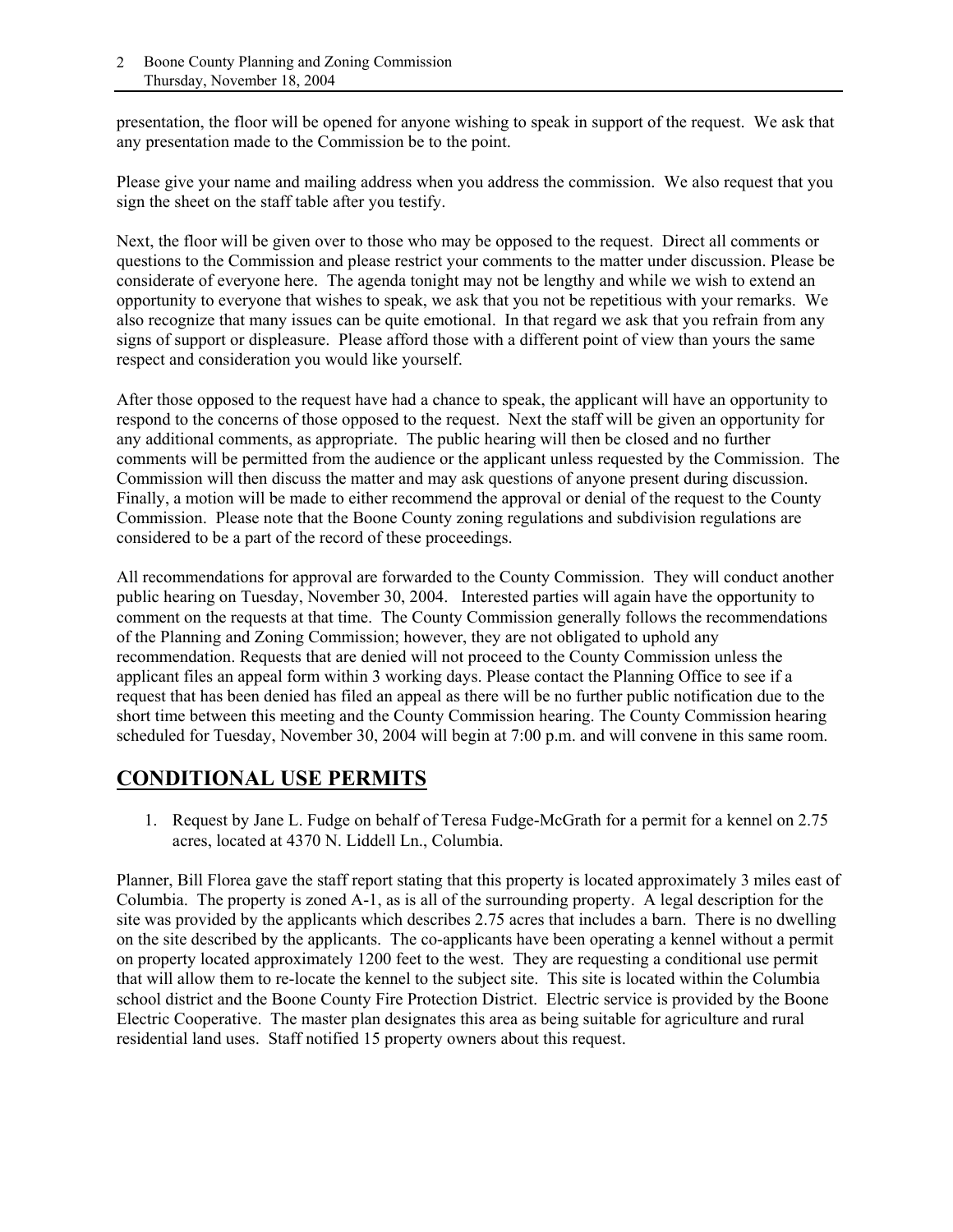The zoning regulations list the criteria that the Commission is to consider before granting a conditional use permit. Staff analysis of the request is based upon the application and public comments received following notification of the surrounding property owners.

(a) The establishment, maintenance or operation of a conditional use permit will not be detrimental to or endanger the public health, safety, comfort or general welfare.

If operated in conformance with existing county regulations, the use should comply with this criterion.

(b) The conditional use permit will not be injurious to the use and enjoyment of other property in the immediate vicinity for the purposes already permitted by these regulations.

The subject site is some distance away from residential properties in the area. Staff has received complaints about the noise and odors emanating from the site that is currently being used for the kennel. Staff believes that through proper wastewater disposal and screening, these issues can be more readily solved at the proposed location than at the previous site. Public testimony may be indicative as to whether this criterion can be met.

(c) The conditional use permit will not substantially diminish or impair property values of existing properties in the neighborhood.

Staff has no reason to believe that the proposed use will have a negative impact on property values in the area. The proposed site is separated from residential land uses by some distance. However, public testimony may be indicative as to whether this criterion is met.

(d) All necessary facilities will be available, including, but not limited to, utilities, roads, road access and drainage.

The site has access to public water, electricity and roads. An improved wastewater system will be required.

(e) The establishment of a conditional use permit will not impede the normal and orderly development and improvement of surrounding property for uses permitted in the zoning district.

This area is zoned A-1, with residential uses limited to 10 acre tracts or larger. Future development of the area will be accomplished through the existing zoning, or will require rezoning to achieve a higher density of development. Noise and odors emanating from the site, unless adequately controlled, could discourage future residential development at a higher density. However, public testimony may be indicative as to whether this criterion is met.

(f) The establishment of a conditional use permit will not hinder the flow of traffic or result in traffic congestion on the public streets. This will include the provision of points of access to the subject property.

The proposed use should not hinder traffic or cause congestion on public streets.

(g) The conditional use permit shall in all other respects conform to the applicable regulations of the zoning district in which it is located. The County Commission shall find that there is a public necessity for the conditional use permit.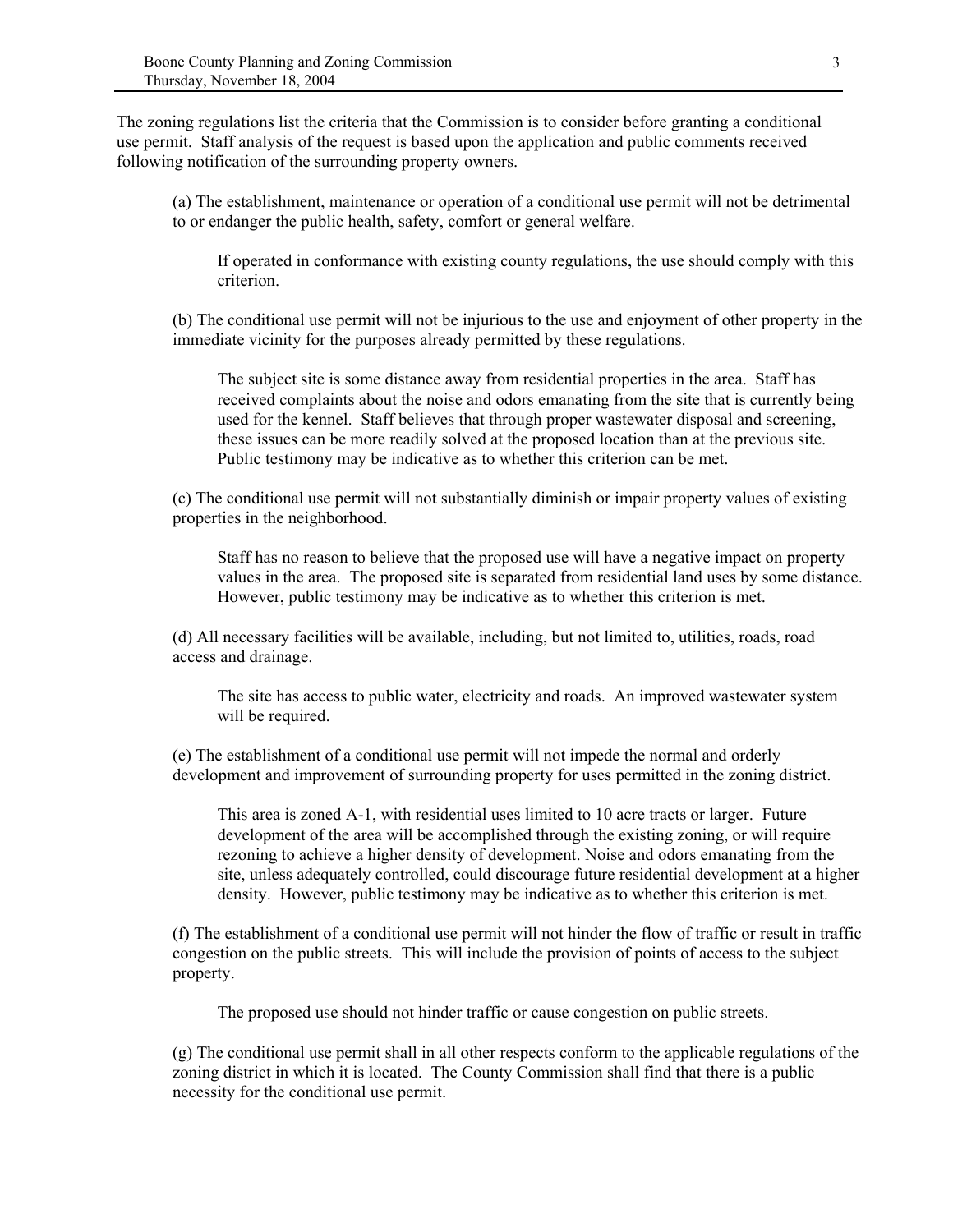The proposal conforms to other applicable regulations of the A-1 zoning district.

County regulations require that a kennel of this type comply with the minimum standards of the United States Department of Agriculture. The applicants have indicated that their intent is to comply with these standards.

If the Commission decides to approve the permit, staff suggests the following conditions:

- Facility to comply with USDA standards within 90 days.
- Provide proof of USDA license within 90 days.
- Install sight proof fence around facility within 90 days.
- Install wastewater system for the kennel within 90 days.
- Pens/runs may not be stacked above other pens.
- Kennel building must be at least 100 feet from property lines.
- Provide a survey of the subject site.

Present: Terry McGrath, 4431 N. Liddell Ln, Columbia. Mark McGrath, 4431 N. Liddell Ln, Columbia.

Ms. McGrath stated that her mother is Jane Fudge who is the property owner. The 2.75 acres is a portion of 160 acre family farm and it is just a quarter mile up the road from Ms. McGrath's property. There are plans for a privacy fence to go all the way around the kennels. It is the applicants understanding that a lagoon is permissible for the kennels. The only question the applicants have is that one of the conditions is that there is not to be runs stacked above another run. That is the way kennels are made no matter where you buy a kennel that is the way they are made. Ms. McGrath stated that there are no regulations in the USDA or the Missouri Department of Agriculture that says that you can't do that. That is the way they are made and there are tons of kennels throughout Missouri that are built that way. Ms. McGrath stated that she is not sure what the concern is there.

Mr. Shawver stated that this condition was recommended due to ease in cleaning the kennels.

Ms. McGrath stated that the way they are made there are wash downs that run at an angle underneath each set of runs. When you spray them out it runs down.

Mr. McGrath stated that where the cage comes out away from the building you use fiberglass and it makes a gutter. When the waste hits that it goes in to the drain in to the pipe then to the lagoon. You can take a power washer with a sprayer and spray it down in to the pipe then it hits the pipe and goes out to the lagoon. There is no way anything from above can get to the dog below.

Commissioner Sloan asked what the floor of the kennel was made of.

Mr. McGrath stated rubber coated wire.

Ms. McGrath stated that the outside runs are wire, the inside is wood.

Chairperson Smith stated that the Commission has to make sure that any of these requests meet the seven criteria. Chairperson Smith stated that she has looked in to this request. The Commission recognizes that kennels are a billion dollar business in Missouri and there are two to three thousand licensed kennels in the State of Missouri. One only has to visit the internet to see the millions of puppies for sale.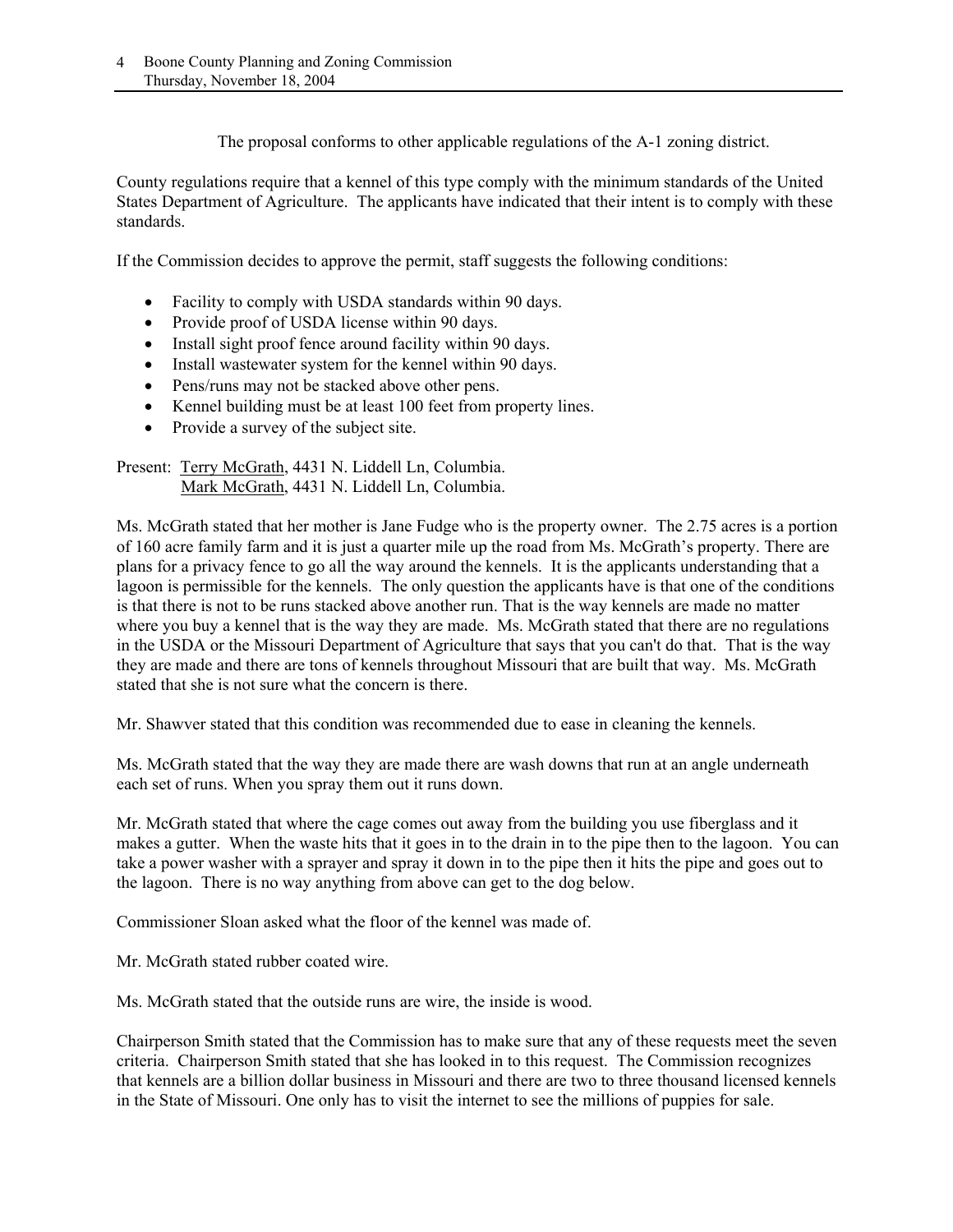Chairperson Smith stated that she is really concerned about the criteria that states that the County Commission shall find that there is a public necessity for this conditional use permit. Chairperson Smith stated that her question is what is the public necessity to have more puppies.

Ms. McGrath stated that she has people calling her now telling her that they are interested in small breed dogs.

Chairperson Smith stated that the applicants stated they would have 26 breeding females, that is a lot of dogs that will be produced.

Ms. McGrath stated that the market is there. The applicants have waiting lists of people wanting dogs. The applicants have done research themselves and there is a waiting list for puppies. The supply and demand is there.

Chairperson Smith stated that it is hard for her to change the use of the land and it will always stay changed based on the applicants business decisions. Chairperson Smith stated that she tried to research this to make sure that she didn't think the applicants were making a bad business decision. Chairperson Smith stated that she is going to be making a decision that the people of Boone County is going to have to live with for a long time. The applicants may be reputable and then move and people may be waiting in line for the puppies but the next people that come in might not. The Commission has to think about what is going to stay with the land.

Ms. McGrath stated that the veterinarian has approved everything and the applicants are licensed by the State of Missouri

Chairperson Smith stated that she made several calls to veterinarians she knows and to the State and they all seem to say that we don't need any more puppies. There are a lot of puppies out there for anybody who wants a puppy. Chairperson Smith stated that she finds it interesting that the applicants have a waiting list.

Commissioner Mink stated that he doesn't recall from last time that the applicants were only talking about small breeds. At the last meeting the applicants were leaving it a little more open. Commissioner Mink asked the applicants if they were talking about small breeds like shih tzu's and yorkshire terriers; what are the applicants calling a small breed.

Ms. McGrath stated papillon, poodles, chihuahuas, and the other breed of dog whose weight is usually a maximum 20 pounds is a shiba inu.

Commissioner Mink stated that that not being a condition there is nothing binding if the applicants say it is going to be all small dogs.

Mr. Florea stated it would not be binding unless there was a condition to that effect.

Ms. McGrath stated that she would be setup for small dogs so it wouldn't be to the applicants benefit to have a large dog because she would have to change the USDA rules and the Missouri Department of Agricultural rules because she would have to have bigger runs and a larger set up all together. It wouldn't be to the applicants benefit to switch to a larger breed.

Commissioner Duker asked the size of runs are required by USDA.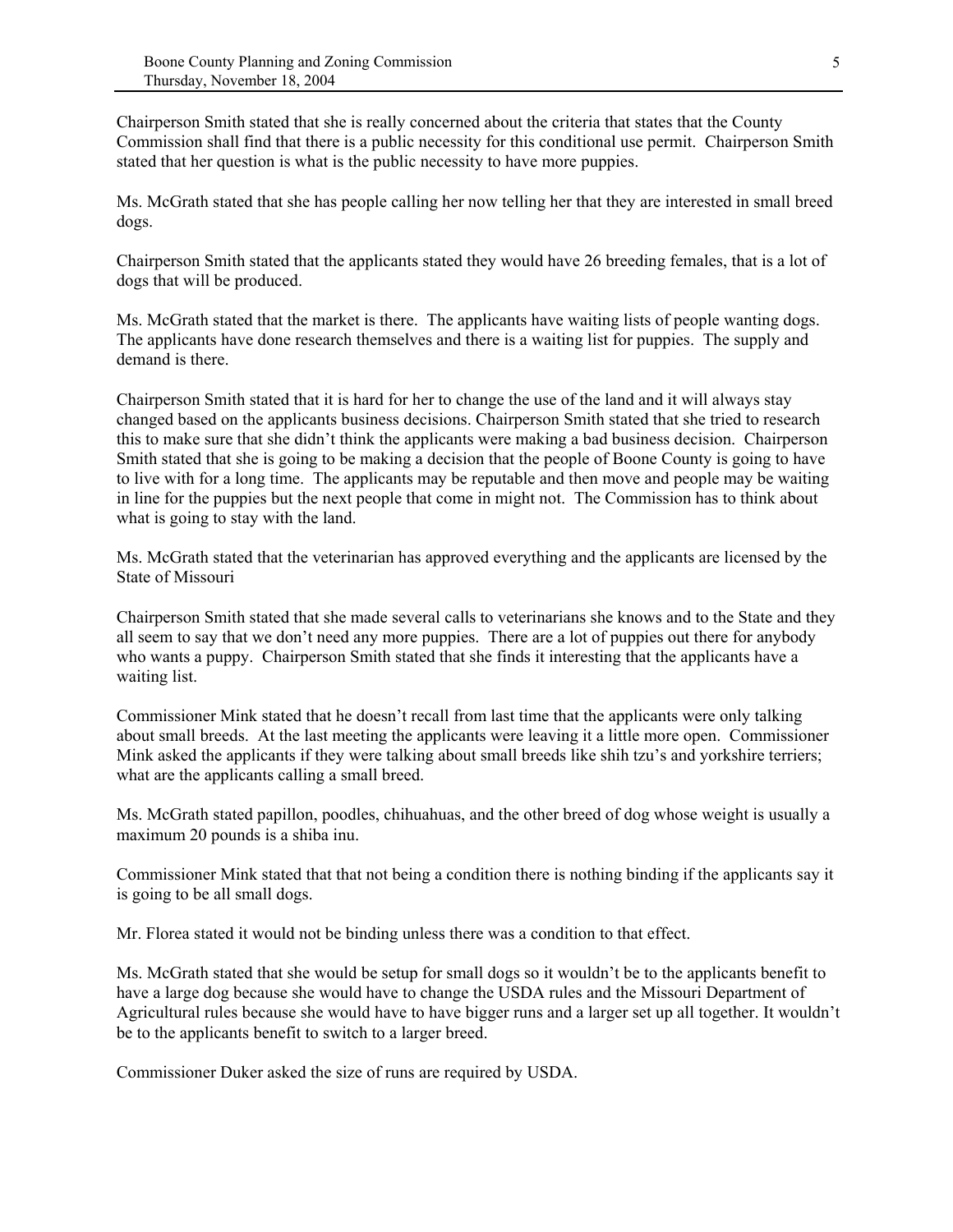Ms. McGrath stated that it depends on the size of the dog.

Commissioner Duker asked what size of runs the applicants intend to have.

Ms. McGrath stated that the ones the applicants have now are the smaller 2 by 6 foot on the outside.

Commissioner Duker asked how many animals fit in that.

Ms. McGrath stated one. On the inside the pins are 2 x 2 foot.

Commissioner Duker asked how many animals fit in to that area.

Ms. McGrath stated it is all connected.

Mr. McGrath stated that each dog has its own aluminum door.

Commissioner Duker asked how high they are stacked.

Ms. McGrath stated that the building is 10-feet high.

Commissioner Duker asked how many pens are put on top of each other.

Mr. McGrath stated they are two high.

Commissioner Mink stated that there are guidelines about indoor facilities and sheltered housing and also outdoor facilities. Commissioner Mink asked how the applicants would be classified it sounds like something in between. It sounds like the dogs can choose to go inside or outside.

Ms. McGrath stated yes. There is a tarp over the top set of runs and it has been approved for shade. The top runs shade the bottom run.

Commissioner Mink asked if the dogs were inside all the time or are they outside all the time.

Ms. McGrath stated that the dogs can choose where they want to be.

Chairperson Smith stated that each one of these runs would have the mother dog and her puppies.

Ms. McGrath stated that was correct.

Commissioner Mink stated that the applicants stated that when the dog comes outside they can't go and intermingle with the other dogs. They are confined to their own space.

Ms. McGrath stated that there is wire in between but they can't go on to the other run.

Commissioner Brown asked where the puppies go when they are weaned from the mother.

Ms. McGrath stated they would go in to another run.

Commissioner Duker stated that they would go in to the run with the mother so there would be the mother and five or six puppies.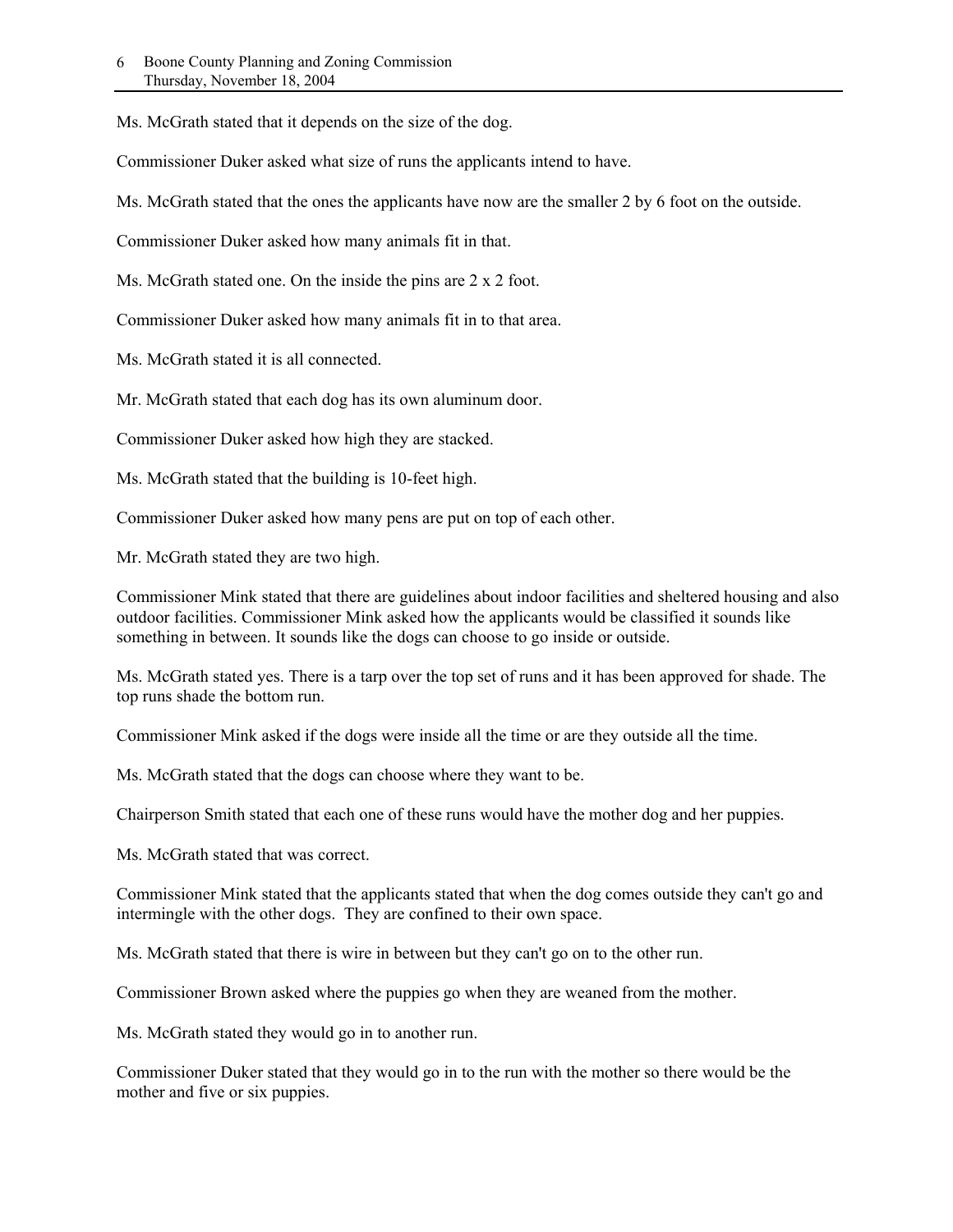Ms. McGrath stated that we are talking about puppies that are very small; sometimes they will go in the house depending on the weather.

Commissioner Sloan asked how the facility was heated and cooled.

Ms. McGrath stated that there is a window air conditioner and portable space heaters. Ms. McGrath stated that she is within the regulations of the USDA.

Commissioner Sloan asked if the applicants were going to have more than one building.

Ms. McGrath stated no.

Commissioner Morgan asked how close the applicants were to the closest neighbor.

Mr. McGrath stated that he could only guess about 500 to 1000 feet.

Commissioner Duker asked if the applicants kept male dogs in addition to the females.

Ms. McGrath stated yes.

Commissioner Mink asked how far this site is from the previous site.

Mr. McGrath stated it is about 400 yards.

Commissioner Mink stated that it is 400 yards further away from any other residence.

Ms. McGrath stated that is correct.

Commissioner Duker stated that if you have 26 breeding females requested that means the applicants have about 36 cages.

Ms. McGrath stated that it is capable of having 48 cages.

Mr. McGrath stated that until we find out where everything is going to go the one side is all that is set up. When the building is set up and complete the other side will be set up.

Chairperson Smith asked if the applicants were going to be doing all the work themselves.

Ms. McGrath stated that the family would help.

Commissioner Mink stated that the conditional use permit goes with the property.

Mr. Florea stated that is correct, it runs with the land, not the owner.

Commissioner Mink asked if a condition could be put on the permit that the conditional use permit is not transferable.

Mr. Florea stated he believed so.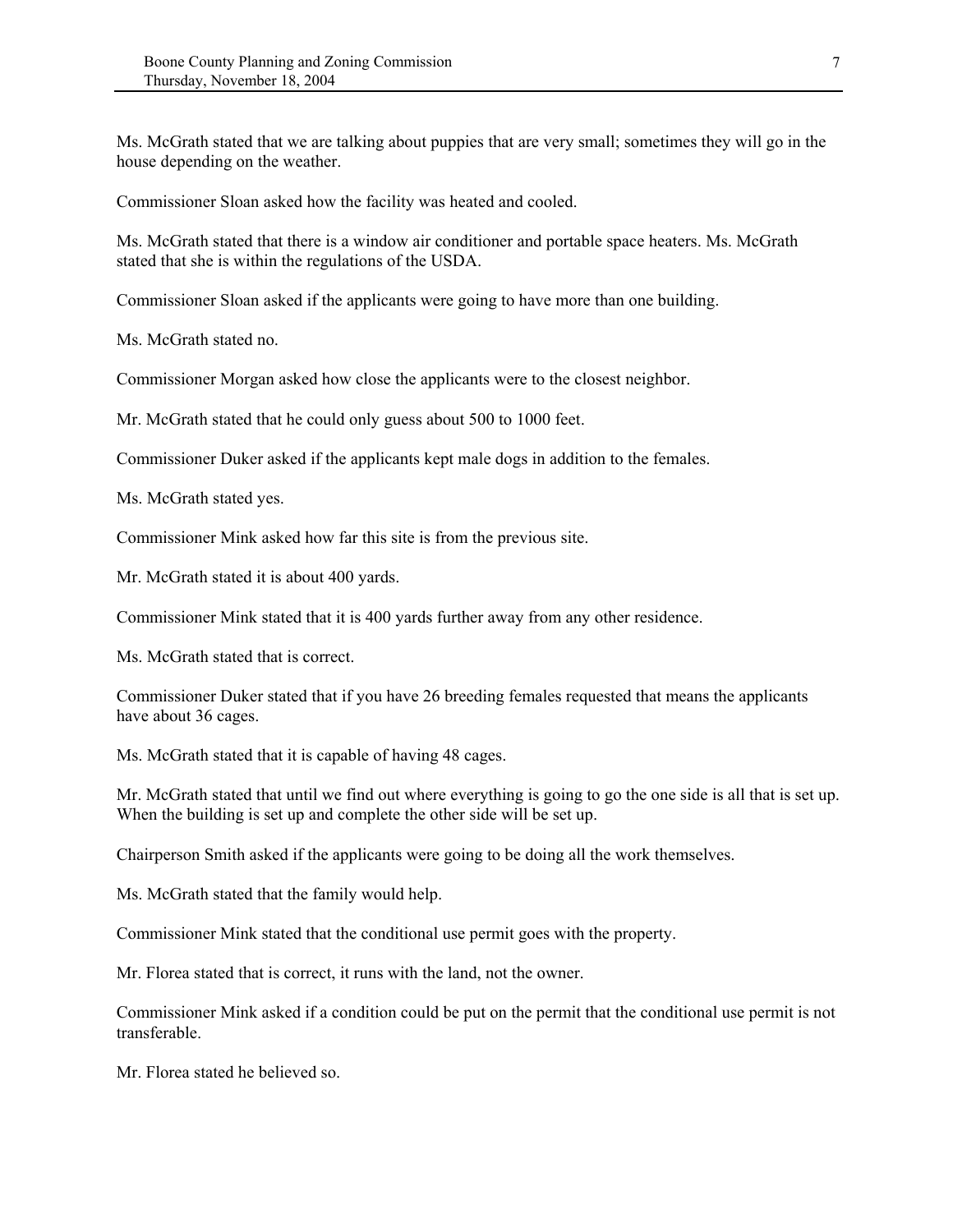Open to public hearing.

No one spoke in favor of the request.

Present speaking in opposition to the request:

Julie Peterson, 4441 N. Liddell Lane, Columbia.

Ms. Peterson stated that she would be pleased to see the applicants move their kennels down the road but she still has reservations. She hopes that the facility would have a sound proof fence around it as high as the kennel. Ms. Peterson stated that she has reservations because this kennel has been in operation, the dogs have been there for over 18 months. With the conditions tonight the applicants have to comply within 90 days. Based on history she worries about that actually happening. The other ethical issue is the quantity of dogs and them being housed in Boone County.

Ms. Peterson presented pictures of the kennel in question.

Ms. Peterson stated that you can see that there are multiple dogs in each cage.

Chairperson Smith stated that she is not sure you can make a sound proof fence.

John Yanos, 4441 N. Liddell Lane, Columbia.

Mr. Yanos stated that the proposed site is further away from his residence. Mr. Yanos would like the applicants to have a fence that is solid and as high as the top of the kennel. If the Commission decides to approve the request it would be reasonable to require the fence. This has been going on for 18 months and it hasn't been in compliance. Mr. Yanos stated that the staff report was obviously cut and pasted and those issues have not been addressed. When the applicants were here two months ago there was a requirement that there be an engineer to design the waste water system. None of these issues have been addressed. Mr. Yanos stated that he has doubts about whether this facility will ever be in compliance. The dogs have been where they are illegally for the last 18 months. Mr. Yanos wonders if their problem will ever be solved. At the same time Mr. Yanos has the same concerns the Commission has about public necessity. The County kills hundreds of dogs per year; why do we need to breed hundreds more. Mr. Yanos stated that he doesn't see how anyone can see this as a public necessity.

Commissioner Brown asked staff if the applicants do not comply within 90 days what will happen.

Mr. Shawver stated that 90 days is just a suggestion. If the applicants don't comply with the regulations the County can take action and have the conditional use permit revoked by a public hearing with the County Commission.

Mr. Florea stated that the applicants are now under an order to cease and desist the operation of the kennel which was stayed pending the outcome of this hearing. The 90 days is to comply at the new site but the immediately need to move the new kennel to the new site. The 90 days was not intended to move, it is 90 days to comply at the new site.

Commissioner Brown stated that his question was what kind of enforcement power does the County have if the applicants don't comply, is it something that is administratively taken care of or is it turned over to the sheriff to enforce.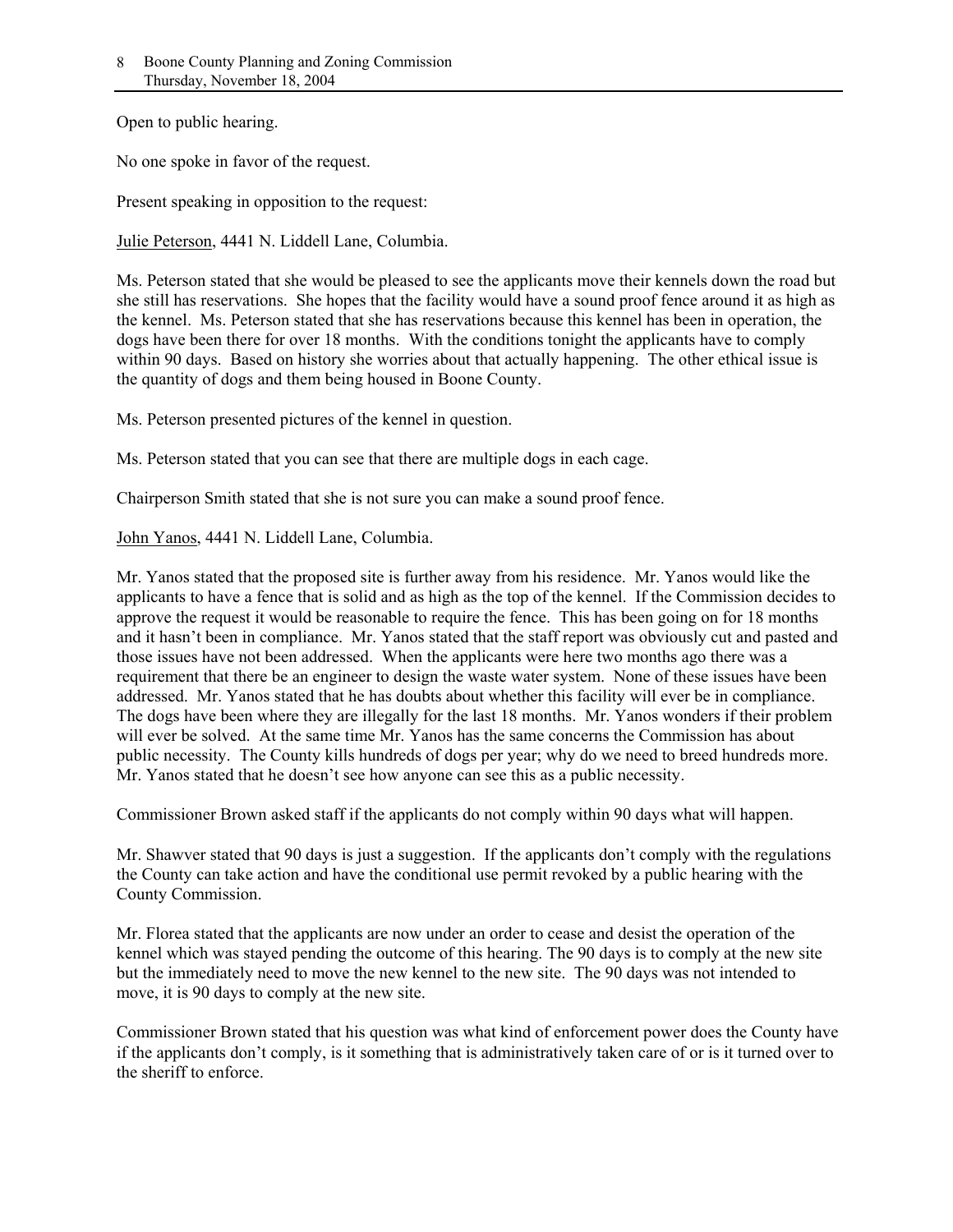Mr. Florea stated that it would be forwarded to the County Attorney for action.

Chairperson Smith asked the applicants if they have been doing this for 18 months.

Ms. McGrath stated that she didn't believe it has been that long. The applicants haven't done anything with it yet. The dogs were bought as puppies.

Chairperson Smith asked the applicants if they have sold any puppies.

Ms. McGrath stated that she had a house dog that she sold puppies from.

Chairperson Smith asked if they wanted this business and that is why the applicants came in for a conditional use permit.

Ms. McGrath stated yes.

Chairperson Smith asked if there were any complaints.

Mr. McGrath asked staff how many letters were sent to neighboring property owners.

Mr. Florea stated 15.

Mr. McGrath asked if it seemed funny that out of 15 people only one person is in opposition. DNR called the applicants since the last meeting and set up an appointment to come to the applicants place and looked at everything and said that there is nothing wrong. The DNR representative said it would be filed as a dispute between neighbors.

Ms. McGrath stated that the representative from DNR walked around the pond that is behind the kennels and there is a stream that runs down there and she came back and said she couldn't find anything and it is filed with DNR.

Mr. McGrath stated that out of the 15 neighbors Mr. Yanos' house is the fourth or fifth farthest one.

Commissioner Mink asked the applicants if they would object if the Commission had a condition limiting the size of the dog. Commissioner Mink asked the applicants if there was a weight limit on a small breed dog; 20 pounds or less.

Mr. McGrath asked if there are other kennels in Boone County.

Chairperson Smith stated yes.

Mr. McGrath asked if they are required to do something like that.

Chairperson Smith stated that the Commission has granted other conditional use permits and depending on what they are doing with their kennels, yes. Chairperson Smith stated that the Commission has never had anyone that wanted 26 breeding females. There are 25 other kennels registered in the County with the USDA. The Commission has granted 4 conditional use permits and conditions were put on all of them depending on what their use was.

Mr. McGrath stated that he wondered if it was just the applicants or is it everybody.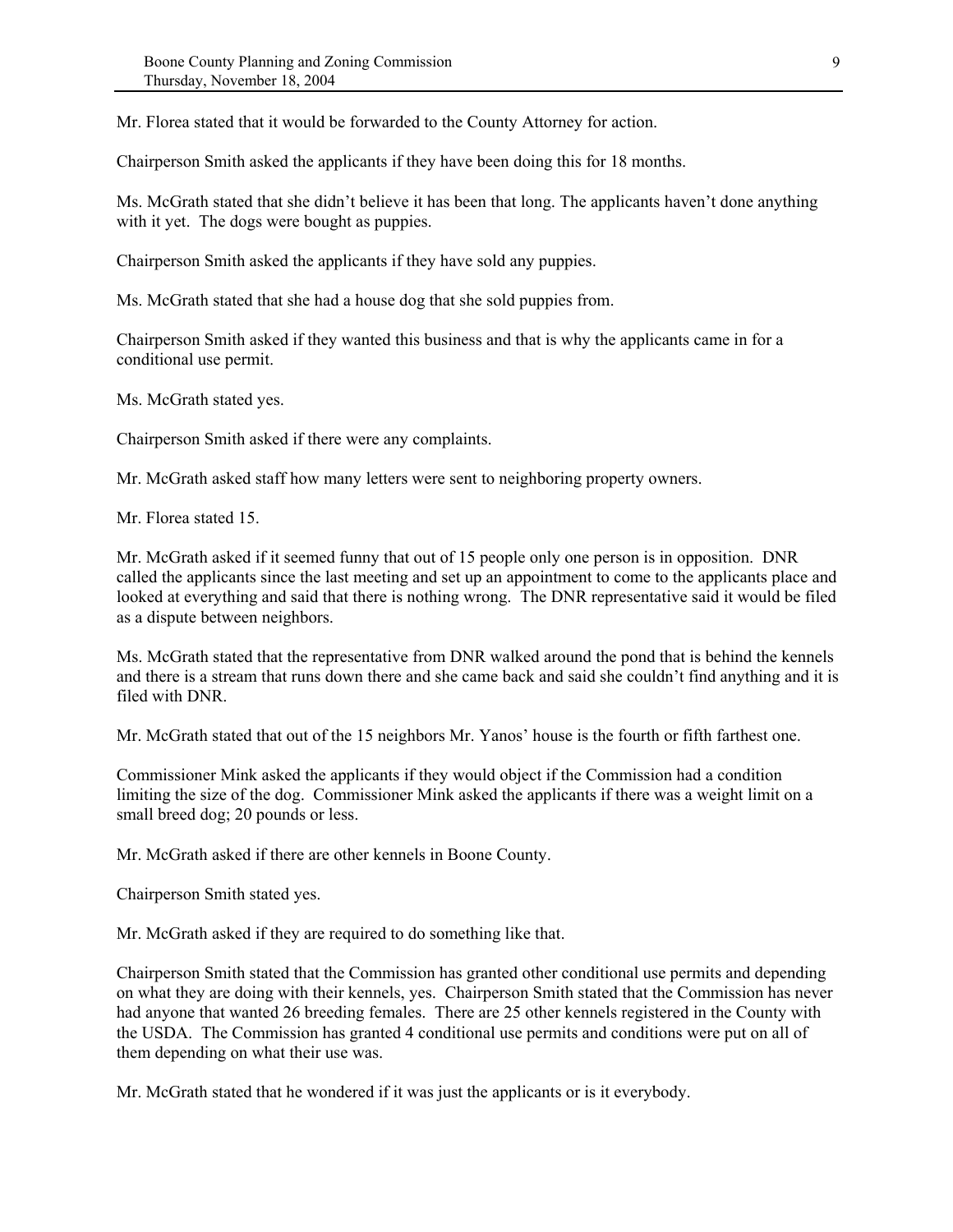Commissioner Mink stated that the applicants are the ones who stated that there would only be small dogs and that is not binding unless a condition is made to that effect. Commissioner Mink stated that he is just asking what the applicants definition of a small dog is so that could become a binding condition.

Ms. McGrath stated that her only hesitation with that is if she has a shiba inu whose parents are 20 pounds. If the applicants decide to keep a female for breeding purposes and she grows to be 22 pounds will the applicants have to sell her because she is overweight?

Commissioner Mink stated that he is only asking the applicants their definition of a small dog.

Ms. McGrath stated that is her hesitation with that. If it is a good breeding female she would hate to say that she agree to a 20 pound limitation.

Mr. McGrath asked Commissioner Mink what weight he was thinking.

Commissioner Mink stated that he is not the one who said small dogs; the applicants did.

Commissioner Duker stated that Commissioner Mink is only asking the applicants to clarify what they mean when they say small dogs.

Commissioner Brown asked if any of the dogs would be over 40 pounds.

Mr. McGrath stated no.

Ms. McGrath stated that when she says small dogs the way they do the size of the runs depends on how tall the dogs are and how long bodied they are. It has nothing to do with weight. The roof has to be 6 inches above their heads.

Commissioner Mink stated that the applicants report stated small dogs. Commissioner Mink stated that he was asking the applicants, not trying to limit them, only to what the applicants said but Commissioner Mink stated that he doesn't know how to define that. Commissioner Mink stated that he doesn't know how the applicants define small dog.

Ms. McGrath stated that everyone has their own definition of a small dog.

Commissioner Mink stated that if we start seeing 80 pound dogs in here then that is a whole different ball game.

Ms. McGrath stated that she wouldn't be able to have those size dogs in her kennel.

Commissioner Mink stated that the applicants are not restricted to that size of a kennel. Once the applicants get their conditional use permit they could sell this kennel and get something to accommodate large dogs if the condition isn't there; there is nothing binding.

Mr. McGrath stated that it is hard to agree to something like that when later on the applicants may find out that English bulldogs are bringing \$2500 a piece. Mr. McGrath stated that he would hate to sign a paper saying that the applicants can't meet all criteria for building for raising English bulldogs. The applicants plan to raise smaller dogs.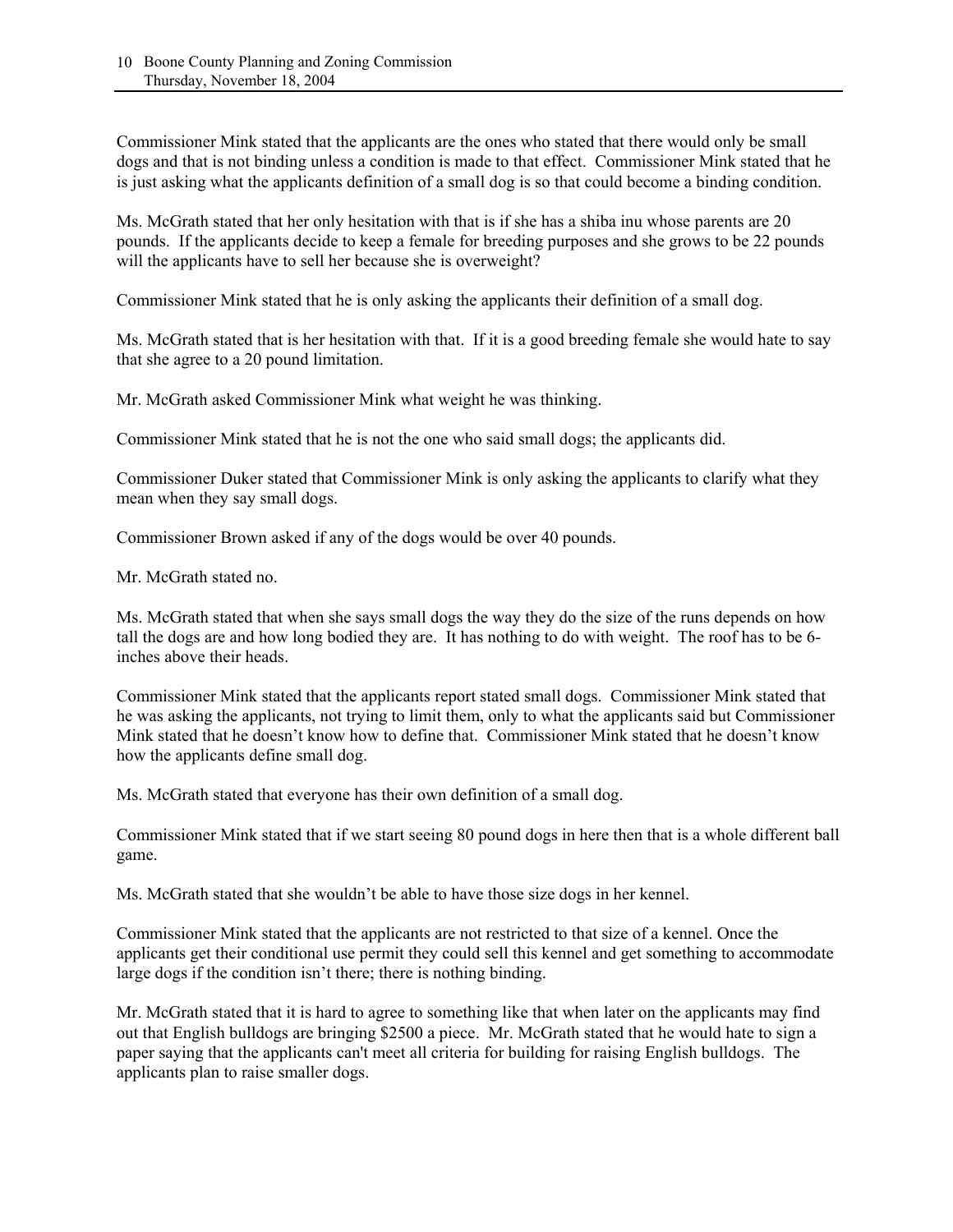Commissioner Morgan asked staff if this is considered agriculture activity.

Mr. Florea stated no; not under the County's ordinances.

Chairperson Smith stated that it is commercial activity.

Commissioner Sloan stated that she had questions regarding the photographs submitted by the neighbors. The applicants had stated that only one dog would be placed in each run. According to the photographs clearly there is more than one dog in each run.

Ms. McGrath stated that if the female is in heat she will put a male in with her. If it is a Chihuahua and it is 8-inches high you can have two dogs in there. It all depends on the length of the body and the height of the body.

Mr. McGrath stated that there are 24 more runs on the other side of the building that the applicants do not want to spend more money on until the applicants find out if they are approved for the permit.

Commissioner Sloan stated that the applicants stated the inside runs were going to be 2 x 2 feet. That is not very big.

Commissioner Duker asked if the applicants were going to use the same building on the new site.

Ms. McGrath stated yes.

Commissioner Duker asked if the applicants were just going to move the building to the new site.

Mr. McGrath stated yes.

Commissioner Sloan stated that the applicants are saying that the runs outside are 6-feet long, the space inside for the dogs are 2 x 2 foot. An 8-inch Chihuahua can live in a 2 x 2 foot space but now we are talking about 20 pound dogs maybe 25 pound dogs, it was suggested maybe up to a 40 pound dog. Commissioner Sloan stated that she can't see a 40 pound or 20 pound dog living in a 2 x 2 foot square. That is not livable.

Ms. McGrath stated that the 20 pound dog that was referred to is a shiba inu. There is one shiba inu in a run.

Commissioner Sloan stated that she is talking about the inside.

Ms. McGrath stated that the dog can lay down in a 2 x 2 foot space. Ms. McGrath stated that the veterinarian has to approve it. The Missouri Department of Agriculture has to approve it.

Commissioner Sloan stated that there is nothing in these regulations that she sees that specifies size.

Ms. McGrath stated that she has a book that specifies this information. Ms. McGrath asked Commissioner Sloan if she would like to see it.

Commissioner Sloan stated no she was only asking. Commissioner Sloan stated that she is thinking of the size of kennels in veterinary facilities. 2 x 2 foot is a very small space and there is concern for the conditions for the dog.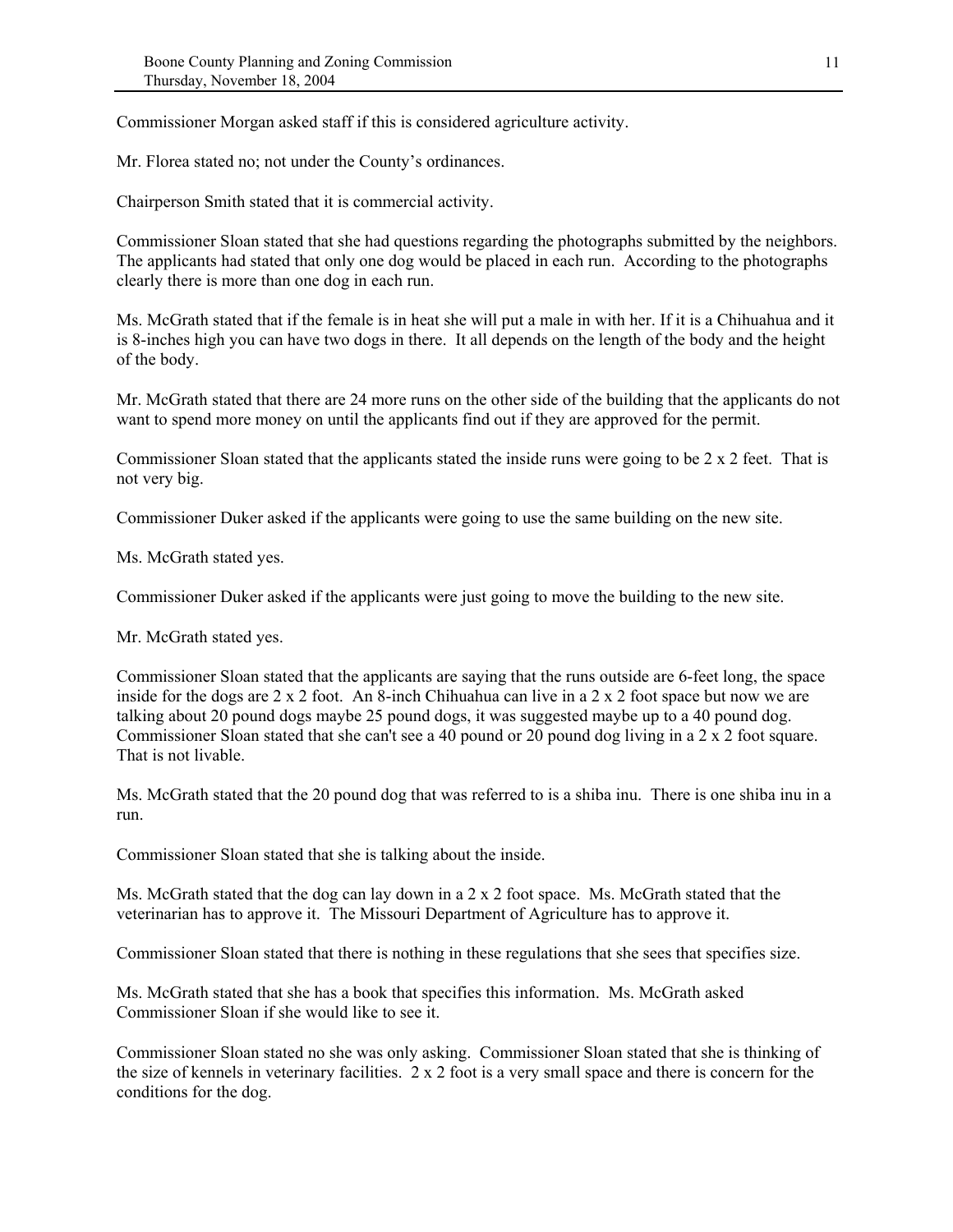Ms. McGrath asked what is Planning and Zonings concern if the applicants are licensed, if the applicants have written approval from the veterinarian that the pets are healthy and well taken care of and licensed by the Missouri Department of Agriculture. If they have approved everything why is it being questioned by Planning and Zoning when the applicants already have the veterinarian and the Department of Agriculture saying that everything is okay. The only reason the applicants haven't applied for the USDA yet, the applicants have the papers and they are filled out, the applicants haven't applied yet because they haven't moved the kennel and don't need their approval unless the applicants want to sell to a broker.

Chairperson Smith asked how the applicants plan to sell these puppies.

Ms. McGrath stated that she plans on selling to the public.

Chairperson Smith asked if the applicants are going to sell through pet stores, the internet, or are the buyers going to come to the applicants house.

Ms. McGrath stated that the applicants will use the newspaper and word of mouth. Right now word of mouth is working better than anything.

Chairperson Smith stated that her concern is the conditions the Commission will have to live with whether the applicants come in with a conditional use permit request or whether someone else does. Chairperson Smith stated that she is very concerned about being fair to everybody that comes in. Chairperson Smith stated that her concern is the criteria of public necessity.

Mr. Florea stated that there was a question asked earlier about where the puppies will go after they are weaned. The applicants had stated that the puppies would be taken to their house.

Ms. McGrath stated yes.

Mr. Florea stated that the house is not licensed. If this conditional use permit is granted the applicants can not take the puppies to their home because that is not part of the premises on which the kennel can be operated.

Mr. Yonke stated that the applicants indicated that the building is heated by space heaters. Mr. Yonke asked if those are currently in the facility.

Ms. McGrath stated yes.

Mr. Yonke asked how the building is powered.

Mr. McGrath stated Boone Electric.

Mr. Yonke stated that power was ran to the building. Mr. Yonke asked if a building permit was obtained for that electrical connection.

Mr. McGrath stated no.

Mr. Yonke stated that no building permit was obtained for the building itself or for the power.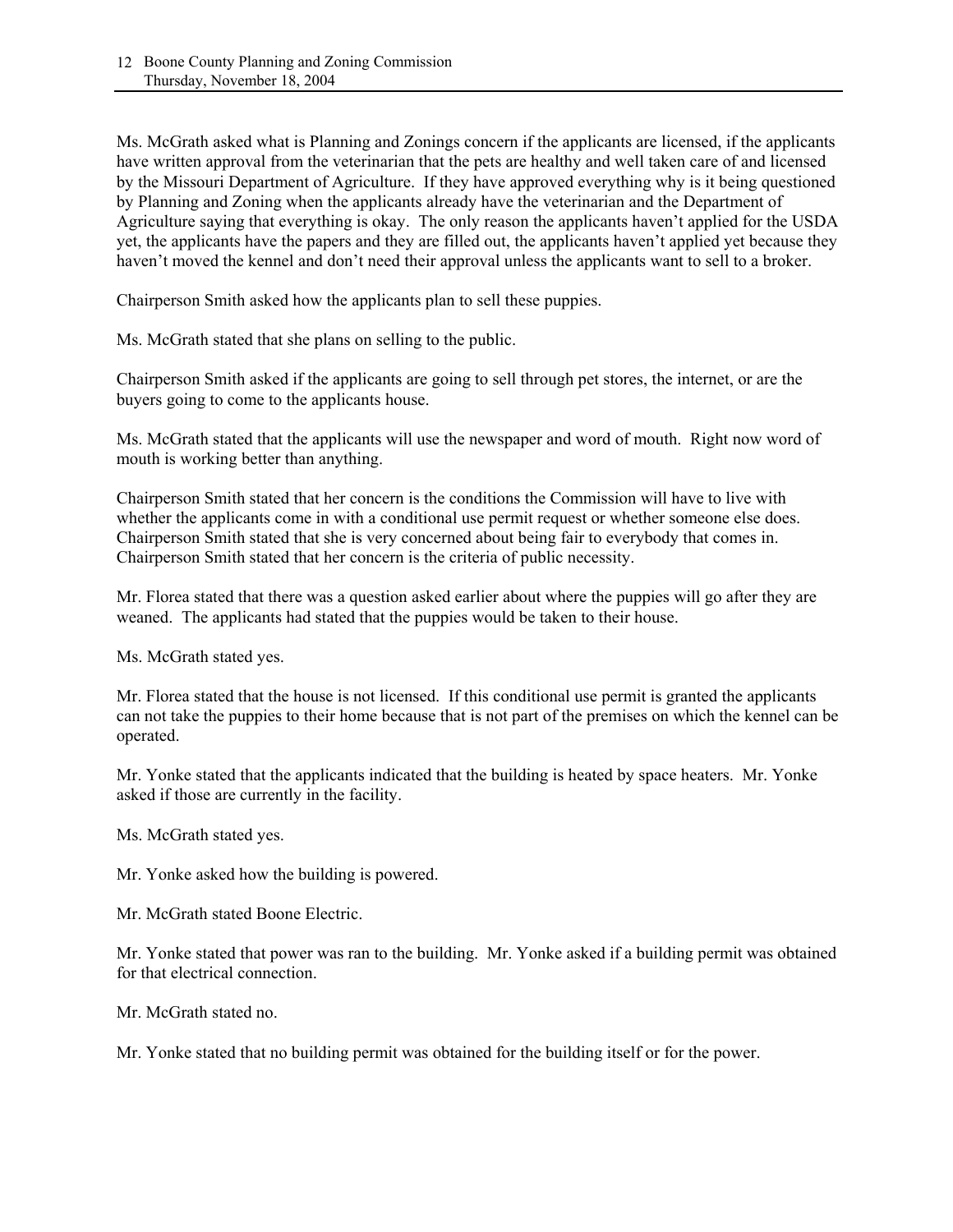Mr. McGrath stated that he hooked it up. It was ran from his current breaker box. Mr. McGrath asked if a building permit was required for that.

Mr. Yonke stated that you have to obtain a building permit for any electrical connection. Mr. Yonke stated that Boone Electric would not have turned on the power without a permit.

Mr. Yonke asked the applicant if the building was anchored to the ground.

Mr. McGrath stated no; the building is very heavy.

Mr. Yonke stated that the applicants ran electrical power to a building that is not permanently anchored to the ground.

Mr. McGrath stated that he ran electric to a pole.

Mr. Yonke asked how the power is run to the pole.

Mr. McGrath stated that it is run to the side of the building in conduit.

Commissioner Mink stated that his assumption was that the applicants were wholesalers and that they would be taking these puppies and someone else would be marketing them. If the applicants are actually setting up a retail business to sell the puppies on the premises the applicants aren't going to do it out of that building most likely. Commissioner Mink asked the applicants where the applicants were planning to show the puppies to the families that come in to pick a puppy out. Commissioner Mink stated that he has been to some kennels where they have had the puppies in a separate building and had a viewing room so you could go in and look at all the puppies. Commissioner Mink asked the applicants where they were going to have that kind of activities going on.

Ms. McGrath stated that would happen at the kennels themselves. Ms. McGrath stated that she bought the puppies at the kennels.

Commissioner Mink asked if that was the plan. Are the applicants going to bring the puppies in to the house and have a place for viewing there.

Mr. McGrath stated that the applicants are not going to put anymore money in to another building.

Chairperson Smith asked how many puppies the applicants think they will have every year with 26 breeding females. In the newspaper there are puppies after puppies.

Ms. McGrath stated that it all depends on the breed of dog. Some breeds have two puppies a litter and some have four puppies a litter.

Commissioner Mink stated that the applicants stated last time about bringing puppies in to their garage. Is that still part of the applicants plan?

Mr. McGrath stated not according to staff.

Mr. Florea stated that if the permit is granted the applicants are not licensed to operate any portion of the kennel at their home. This will have to be on the 2.75 acre site that has been designated.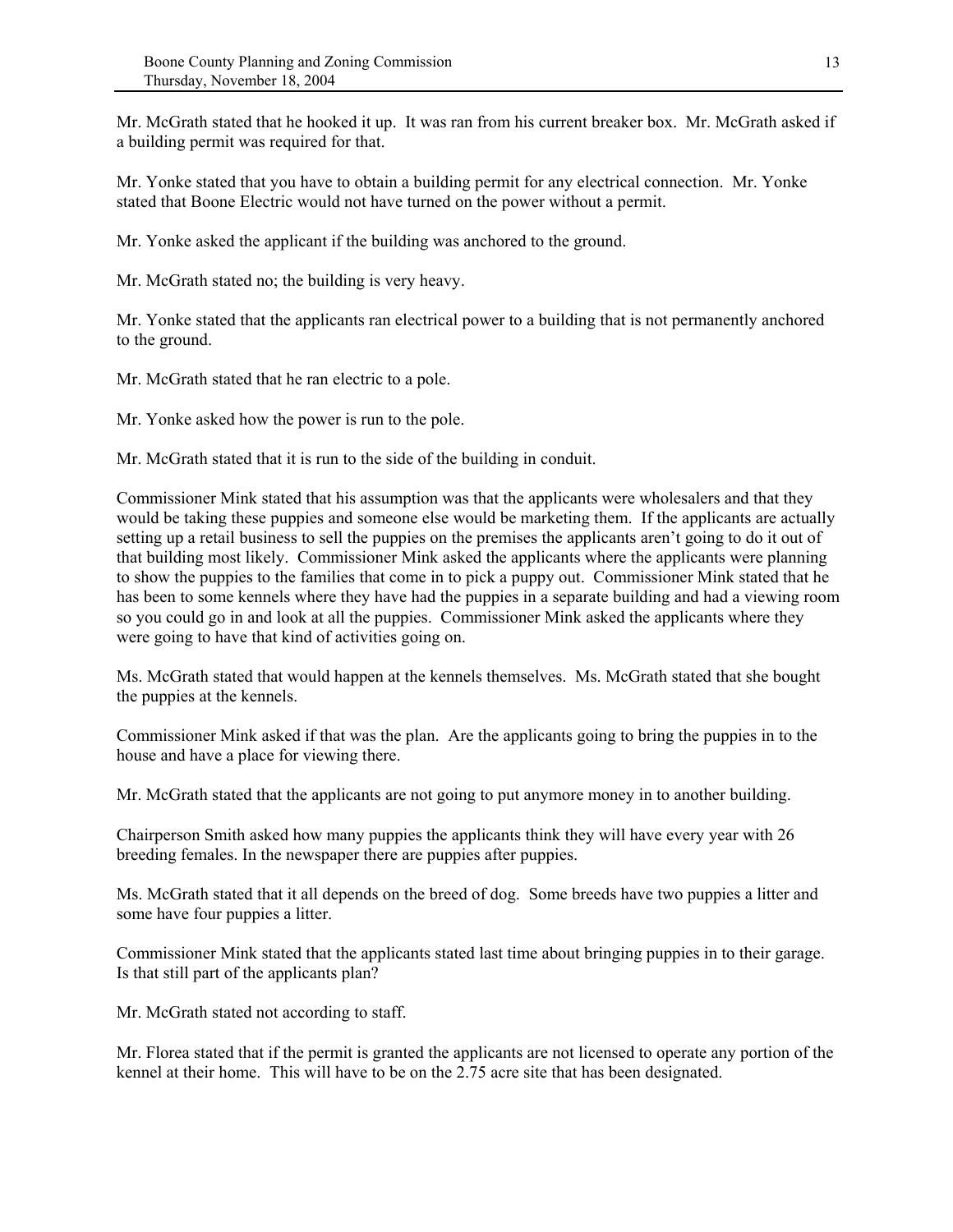Commissioner Sloan stated that in speaking with other kennel owners who have a large number of breeding animals about how many puppies a year do they sell.

Ms. McGrath stated that she has been to places that have 100 breeding dogs plus and she has been to places that have 20 breeding dogs.

Commissioner Sloan asked about the one that has 20 breeding dogs.

Ms. McGrath stated that she doesn't recall. If you talk to someone who is breeding dogs they are not going to give you numbers and dollars that they are going to make.

Commissioner Sloan stated that if you are getting in to this business Commissioner Sloan is sure the applicants have asked. Commissioner Sloan asked the applicants if they have asked other kennel owners about being in this business.

Ms. McGrath stated that she asked if there is a market for dogs.

Commissioner Sloan asked the applicants if they asked how many puppies. Commissioner Sloan asked what the market is.

Ms. McGrath stated that there is a large market for the small breed dogs. You can sell them over the internet, you can sell to people in New Jersey.

Mr. McGrath stated that if the applicants get the USDA permit they can sell commercially to brokers. There are ads for those in the ad finder every week.

Commissioner Duker asked what made the applicants bring this request before planning and zoning.

Chairperson Smith stated because the applicants wanted to go commercial and in order to do commercial they have to get a conditional use permit.

Mr. Florea stated that it was in response to a violation. Staff was pursuing a violation.

Commissioner Duker asked the applicants if that was the case. The applicants brought this request forward was because of a violation.

Commissioner Brown stated that the applicants were notified that they were not in compliance.

Mr. McGrath stated that part of the problem was ignorance to the law. As soon as someone will tell the applicants what they are supposed to do, they will do it.

Commissioner Duker asked the applicant to answer the question. Did the applicants bring the request forward because they were in violation?

Ms. McGrath stated that it was a combination of a violation and wanting to sell puppies commercially.

Commissioner Duker asked the applicants to look at the photographs that were submitted. The applicants had stated that the USDA was out at the site and found that everything was okay. Commissioner Duker asked the applicants if they were in compliance in the lower picture.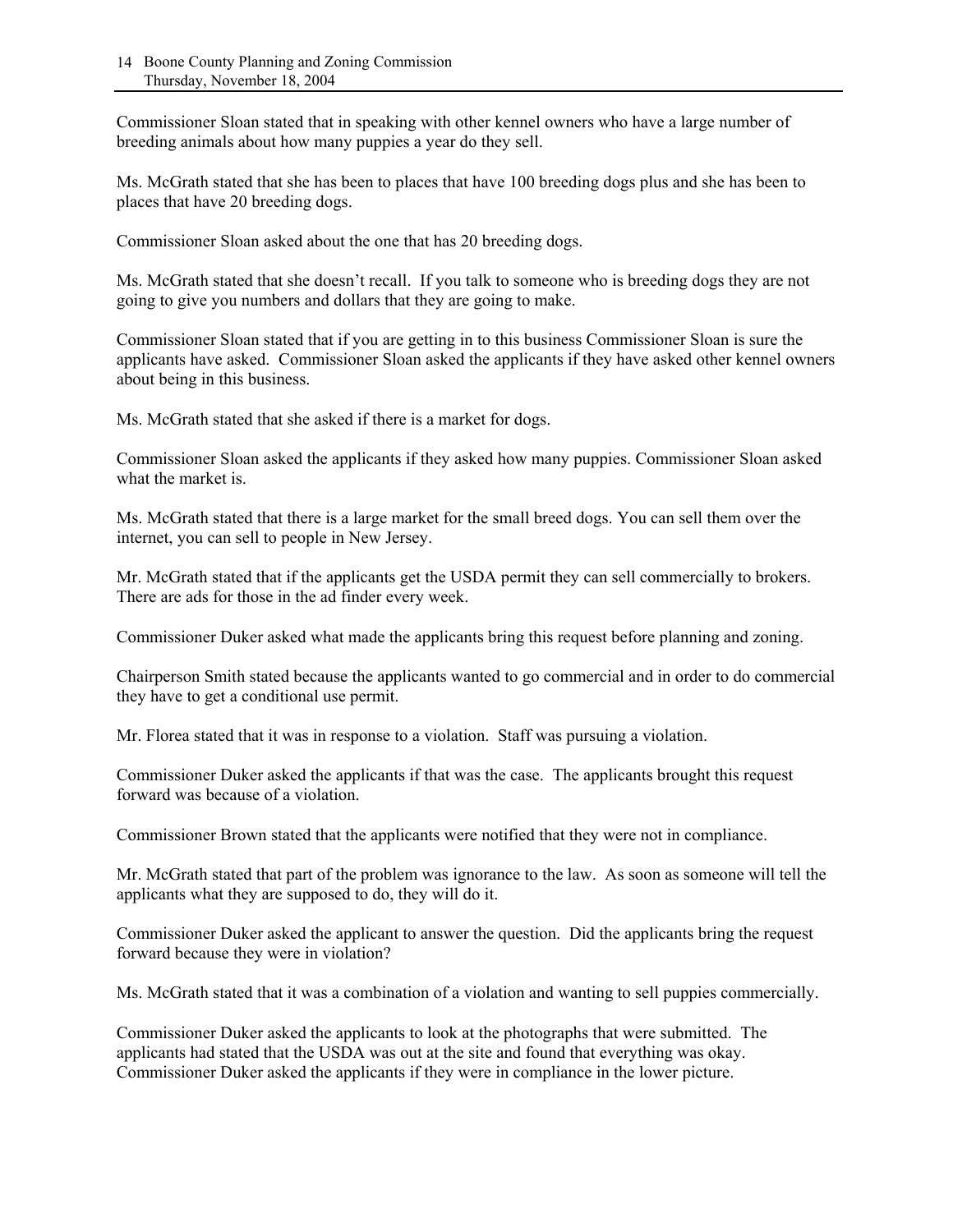Ms. McGrath asked compliance with what?

Commissioner Duker stated with the size of the animals and the number of animals that the applicants can have. Those dogs aren't too big for those runs and there aren't too many in there.

Ms. McGrath stated that Matt Rold who is with the Missouri Department of Agriculture is here.

Matt Rold, 9101 E. Mt. Hope Road, Columbia.

Chairperson Smith stated that there was a question about the regulations.

Commissioner Duker asked where the air conditioner was in the picture.

Ms. McGrath stated that the air conditioner is in the back of the building, it is not shown on the picture.

Commissioner Duker asked if there was an air conditioner in the building.

Ms. McGrath stated that there is not one in it right now.

Commissioner Duker asked if there was an air conditioner in the building when the inspector looked at the site because it looks like the picture was taken during the summer.

Ms. McGrath stated that is right.

Mr. Rold stated that the rules require that the temperature not exceed 85 degrees for more than 4 hours at a time.

Chairperson Smith stated that the dogs can be in 85 degrees for 4 hours.

Mr. Rold stated yes.

Commissioner Duker asked when the air conditioner was put in because it got over 85 degrees this summer.

Ms. McGrath stated that there was a ceiling fan in there and the applicants went down there periodically throughout the day and it never got over 85 degrees.

Commissioner Duker stated that it must be the coolest spot in Boone County.

Ms. McGrath stated that there are trees that shade the building.

Chairperson Smith asked Mr. Rold how many kennels he checks in Boone County.

Mr. Rold stated that there are probably 25 licensed kennels in Boone County that are licensed by the Missouri Department of Agriculture.

Chairperson Smith asked if this is pretty typical for the kennels Mr. Rold looks at.

Mr. Rold stated no; most of the kennels in Boone County involve animal shelters and boarding facilities.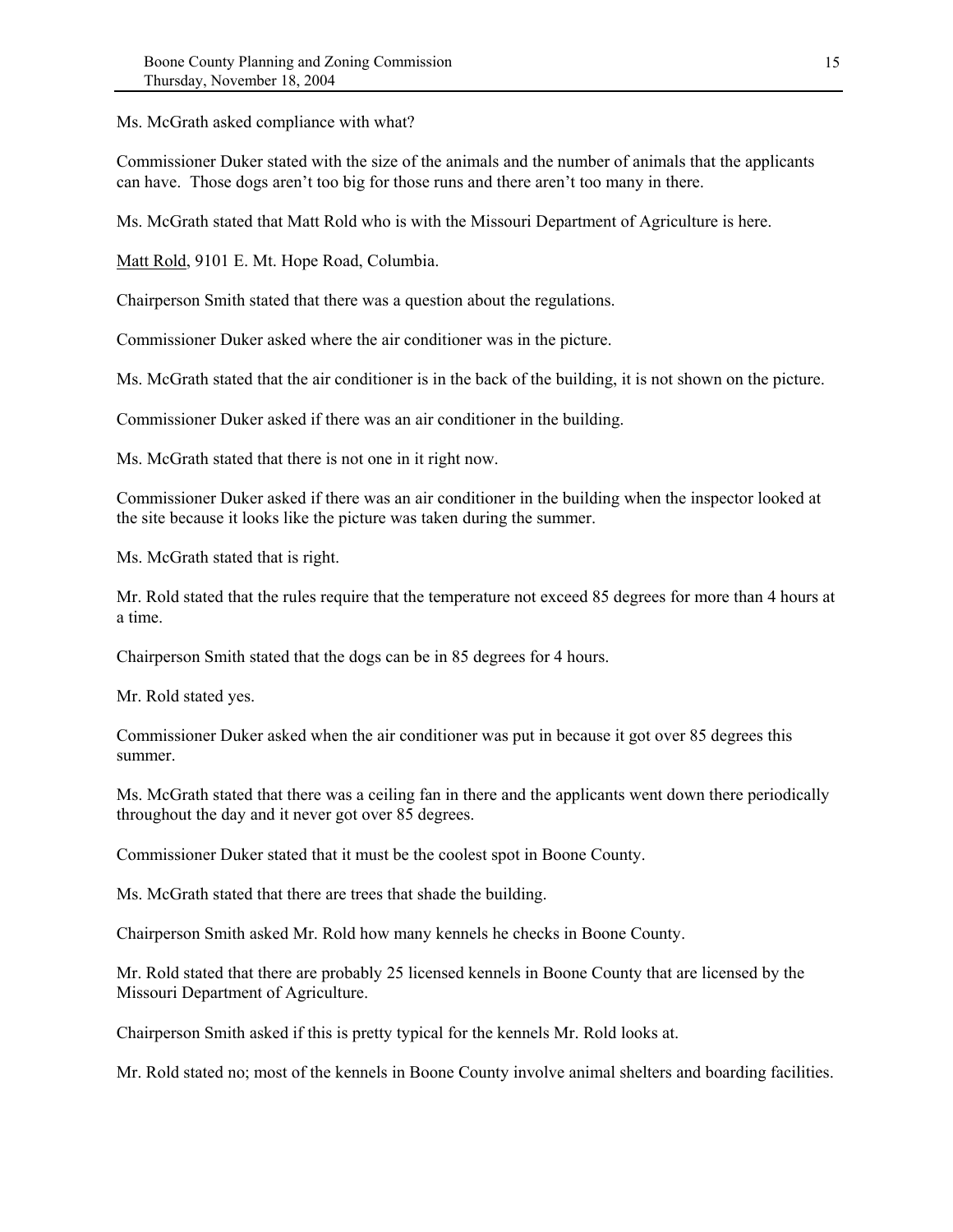For a commercial breeding kennel such as sundowner, Wharton, or innovative kennel design this is a typical design.

Chairperson Smith stated going back to her concern of public necessity. We were talking about pure bred dogs and there is a need and a demand, Chairperson Smith stated that a lot of that is who you talk to and also knows that the humane society just last weekend took in 72 dogs that were pure breds that were from a breeding kennel similar to what the applicants are proposing. Chairperson Smith stated that she is not trying to draw any parallels to any other activity. But there are a lot of breeding dogs out there. Chairperson Smith asked Mr. Rold if he believes there is a public necessity for more dogs in Boone County.

Mr. Rold stated that he doesn't believe that is the criteria that he is here to examine. Mr. Rold stated that he would take any questions on animal care issues or compliance with the Missouri Department of Agriculture. Mr. Rold stated that he is neighbors to the applicants as well but he is not here in support of or in opposition to any venture that they may have. Mr. Rold stated that he would take any questions regarding the compliance.

Chairperson Smith stated that Mr. Rold has no reason to believe that this kennel wouldn't be in compliance.

Mr. Rold stated that it was in compliance when the license was issued in September.

Chairperson Smith asked if the license was issued today would it be in compliance. Chairperson Smith asked if Mr. Rold has been out there recently.

Mr. Rold stated that he was at the site one week ago today.

Chairperson Smith asked if it was in compliance.

Mr. Rold stated that there are some drainage and waste disposal issues that will need to be dealt with.

Chairperson Smith asked if what the applicants proposed would address those issues.

Mr. Rold stated that is correct; in fact the materials have been bought. That was one of the concerns when Mr. Rold met with the applicants last week and Mr. McGrath took him to the storage shed to show him that the materials have been bought for improving the kennel.

Commissioner Duker asked the applicants that when they stated that they were in compliance with USDA standards it was almost completely true.

Ms. McGrath stated that the waste water was the only issue and that is only because when the applicants spoke with planning and zoning three months ago she couldn't get a definite answer on what kind of sewage to use.

Mr. Yonke asked Mr. Rold if it was a licensing requirement by the Missouri Department of Agriculture that the applicants meet local requirements.

Mr. Rold stated no.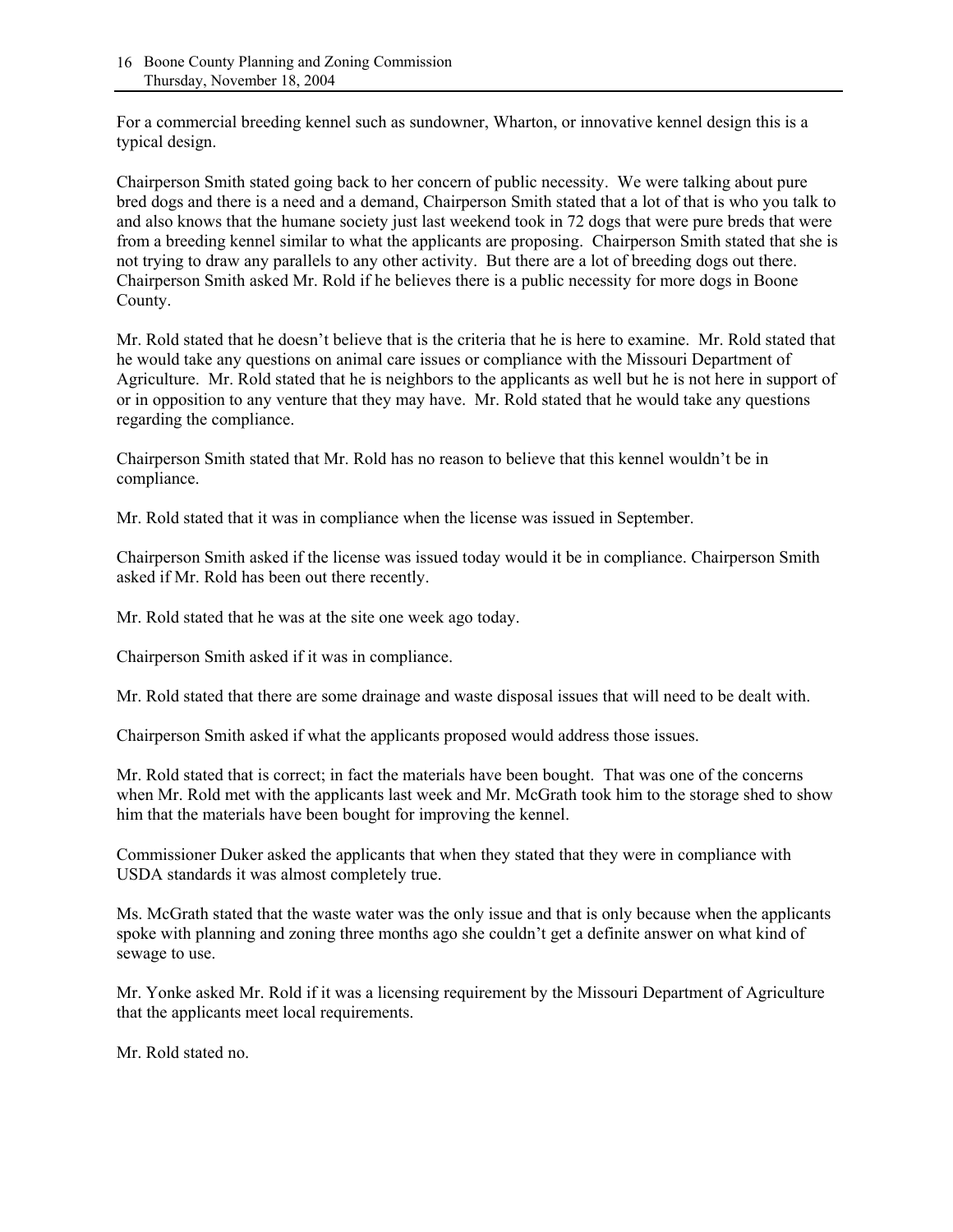Mr. Yonke stated that the Missouri Department of Agriculture has no requirement that the applicants meet local requirements.

Mr. Rold stated no.

Chairperson Smith stated that the only reason the applicants would have to comply with the Missouri Department of Agriculture is if they want to become brokers.

Mr. Rold stated no that is involved with USDA. The USDA is going to regulate the research facilities. There is an animals care facilities act, which is the program that Mr. Rold works in and they are involved in any entity that enters dogs in to commerce whether that be the Central Missouri Humane Society or whether it is a commercial breeding operation or animal rescue, or a boarding facility.

Commissioner Brown asked if the State has a definition of a small dog or a dog that would be permitted for these kennels.

Mr. Rold stated no. They don't differentiate on size of dogs; they differentiate on the number of intact females; males don't count. Just like here, Mr. Rold understands that you can have as many male dogs as you want.

Chairperson Smith stated she didn't believe that was correct, it depends on which ordinance.

Mr. Rold stated that in order to get involved with the Missouri Department of Agriculture as far as a commercial breeder is any facility that harbors over 3 intact females.

Commissioner Brown asked that when the license was issued in September was the waste water in compliance at that time.

Mr. Rold stated yes.

Commissioner Brown stated that when Mr. Rold went back it was out of compliance.

Mr. Rold stated that the facilities that he goes to and inspects it is like the health inspector type of issue. We have a compliance rate of about half so when we go to a facility we have a half a chance of them being cited for problems.

Commissioner Brown asked if they had so much time to comply.

Mr. Rold stated yes and then he follows up. If it is a matter that directly affects the health or welfare of the animal they will be followed up on a more timely manner. If it is something that does not directly affect the health or welfare of the animal the applicants will be given more time. The situation as it is does not require that he comes back out today.

Commissioner Brown asked if they receive an inspection yearly.

Mr. Rold stated that they are required by statue to inspect annually or upon complaint.

Commissioner Sloan asked if someone is found not to be in compliance what is the penalty or the procedure after that.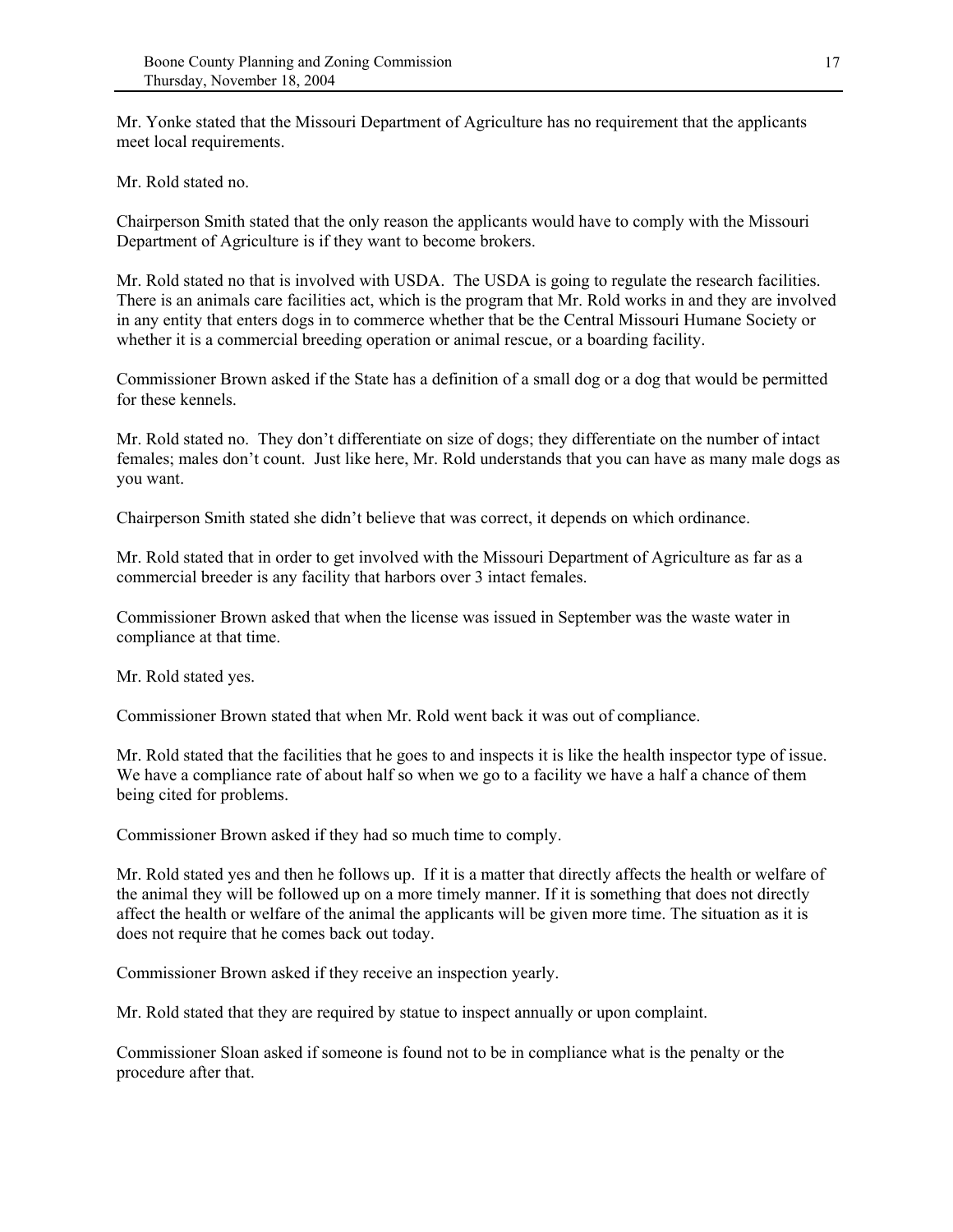Mr. Rold stated that it would depend on the severity of the issue. The State will assess fines most of the time but there have been cases that were a little more serious in nature where we have had to settle either through an administrative hearing process or through a stipulated settlement agreement. There is counsel with the Attorney Generals Office that assists in those kind of matters.

Commissioner Sloan stated that often times in Boone County there are places that are not in compliance with regulations and even though the County is very diligent about trying to tell people they are not in compliance and bring them in to compliance a lot of times they just don't do it and it is very hard to get them to that. Commissioner Sloan asked Mr. Rold if he was in the same situation.

Mr. Rold stated yes and work load contributes to that. Mr. Rold stated that he covers 14 counties in Central Missouri, it is a daunting task to keep everybody juggled.

Chairperson Smith asked how many kennels are in 14 counties.

Mr. Rold stated there are about 225, roughly.

Chairperson Smith stated that would be the Mid-Missouri Counties.

Mr. Rold stated yes.

Commissioner Sloan stated that this kennel has been in operation for at least a year or maybe longer without being in compliance and Mr. Rold is one of the neighbors. Mr. Rold must have been aware.

Mr. Rold stated that the applicants can have as many dogs as she wants. The State gets complaints about places that have 50, 60, 70 dogs, until they sell a dog there is no penalty under State law.

Commissioner Sloan asked if that was the same in the County.

Mr. Yonke stated that Mr. Rold is stating that his jurisdiction only falls if a dog is sold.

Mr. Florea stated that the County's kennel definition addresses commercial scale operations; not necessarily commercial. It is irregardless of whether they are actually selling animals; the County's kennel regulations still comply.

Commissioner Mink stated that the proposed use is for a 12 by 24 foot building containing approximately 26 breeding females; Commissioner Mink asked if that was binding or would a condition have to be placed limiting the number of breeding females.

Mr. Florea stated that it could be construed to be binding the way it is because that is what the applicants applied for but a condition would make it much more solid.

Commissioner Mink stated that he would like to make some comments. Some conditions need to be added and one removed. Commissioner Mink stated that he is convinced that the runs can be stacked two pens high and suggests that the condition about not stacking be removed. Commissioner Mink stated that the dog weight be limited to 40 pounds and the number of breeding females should be restricted to 26 or less. Commissioner Mink stated that there was some comment about the fence around the facility it looks like the height of the top dog pen is about 8 feet. It should be defined what size the fence should be. A 6-foot fence will not be adequate.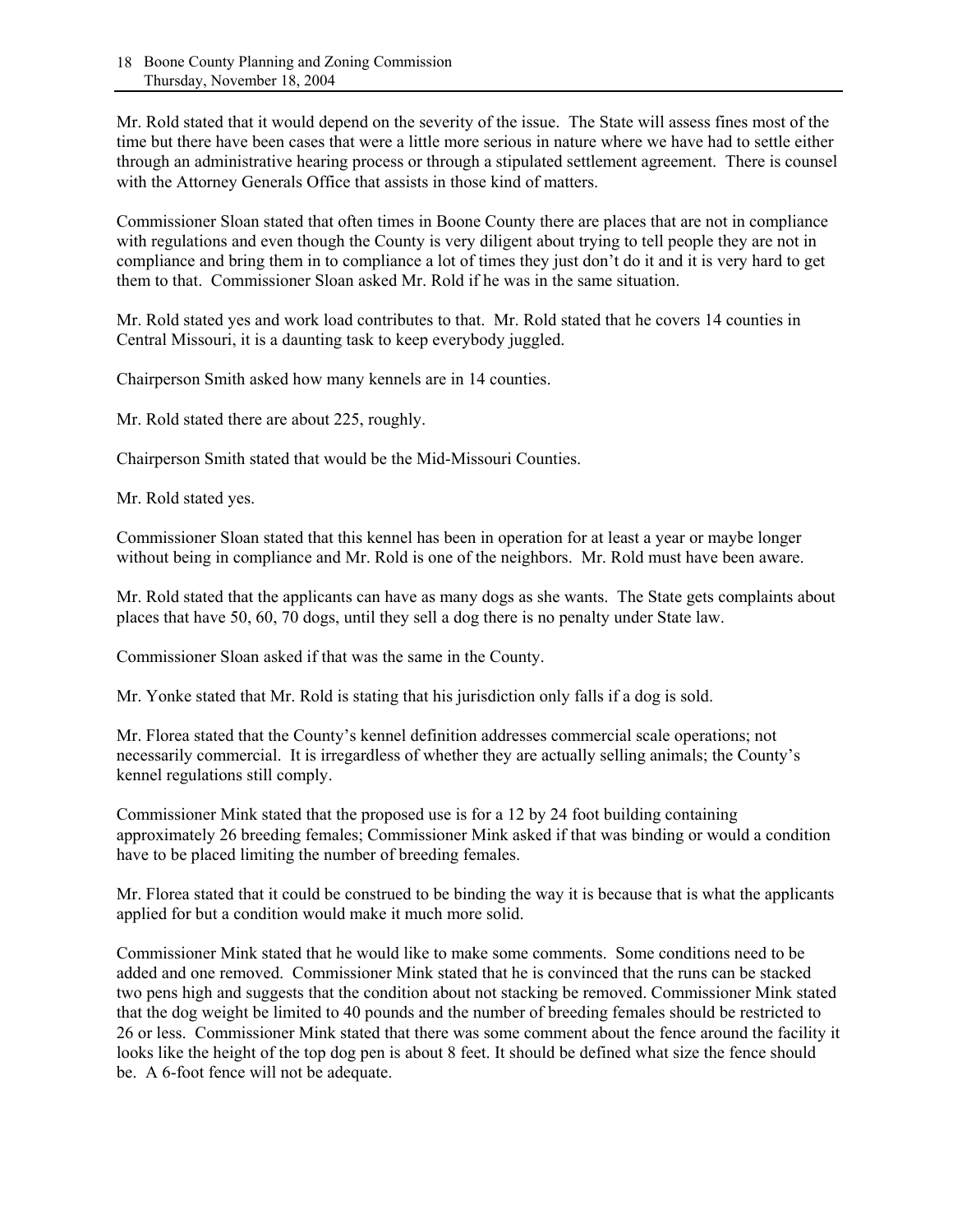Commissioner Brown stated that one of the recommendations was for a sight proof fence.

Commissioner Mink stated that he didn't know what staff had in mind when they recommended a sight proof fence.

Mr. Florea stated that it would be a solid fence, whether it is wood or masonry.

Commissioner Brown asked if that meant it should completely block the building.

Mr. Florea stated that the intent was to block the kennels not necessarily the peak of the building but to block the kennels from view. One of the effects is that it was mentioned that the dogs get excited when they see people around or other animals walking by and the fence is to screen them from other activities that might help with noise.

Commissioner Mink asked the height to the awning.

Mr. McGrath stated he believes it is 8 feet high.

Commissioner Mink stated that he would like to add to the condition that the fence be a minimum of 8 feet.

Commissioner Mink stated that if the property changes hands this conditional use permit would cease.

Commissioner Mink made and Commissioner Morgan seconded a motion to **approve** the request by Jane L. Fudge on behalf of Teresa Fudge-McGrath for a permit for a kennel on 2.75 acres, located at 4370 N. Liddell Ln., Columbia **with the following conditions:**

- Facility to comply with USDA standards within 90 days.
- Provide proof of USDA license within 90 days.
- Install sight proof fence (a minimum of 8-feet high) around facility within 90 days.
- Install wastewater system for the kennel within 90 days.
- Kennel building must be at least 100 feet from property lines.
- Provide a survey of the subject site.
- Kennels can be stacked a maximum of two runs high.
- The kennel be limited to no more than 26 breeding females.
- The conditional use permit is non-transferrable.
- Weight of dogs are limited to no more than 40 pounds.

| Pat Smith – NO    | Mike Morgan $-$ Yes |
|-------------------|---------------------|
| Mary Sloan $-$ NO | $Rob Brown - Yes$   |
| David Mink – Yes  | Russ Duker – $NO$   |
|                   |                     |

Motion to approve request does not carry. 3 YES 3 NO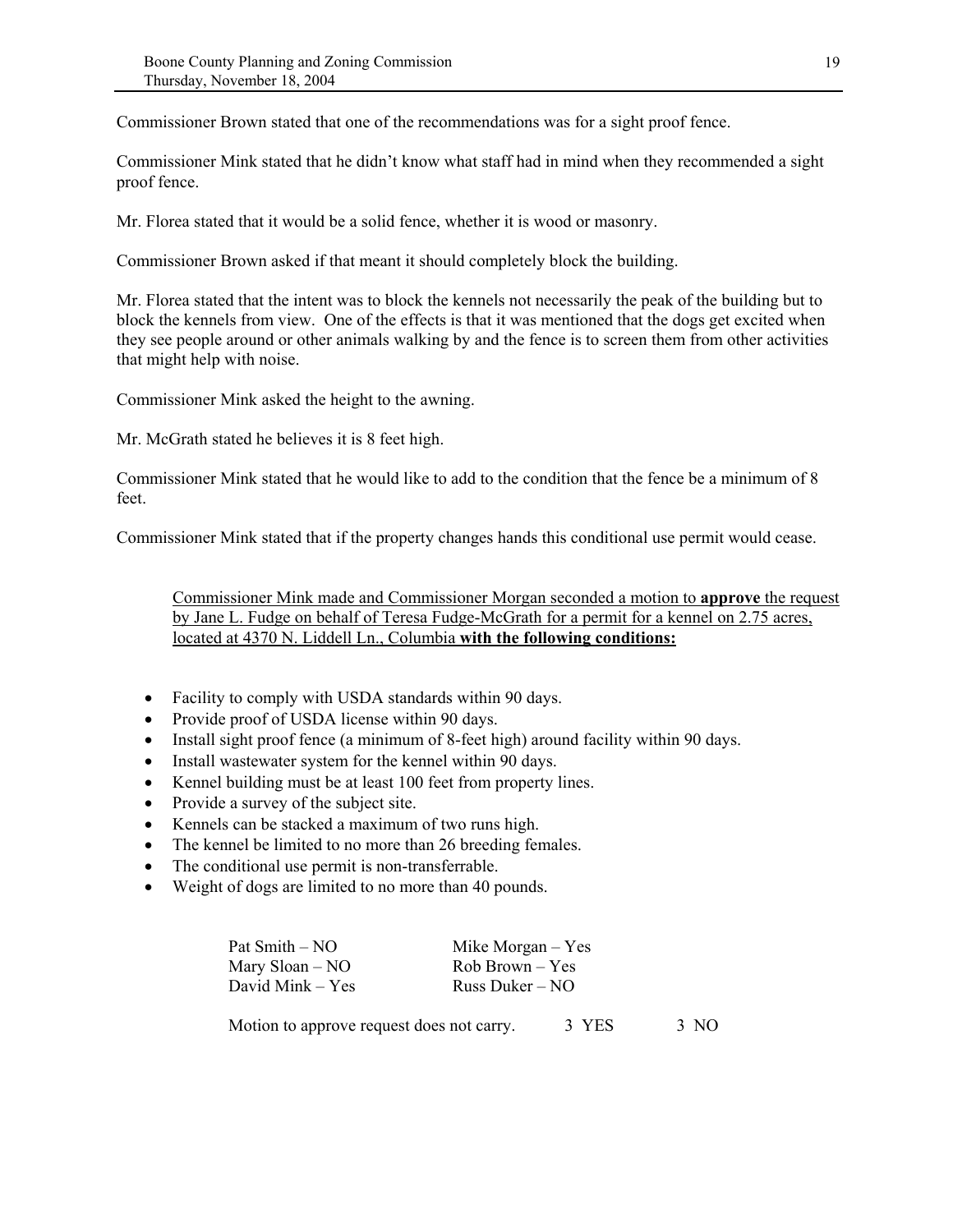Commissioner Smith made and Commissioner Duker seconded a motion to **deny** the request by Jane L. Fudge on behalf of Teresa Fudge-McGrath for a permit for a kennel on 2.75 acres, located at 4370 N. Liddell Ln., Columbia:

| Pat Smith – Yes                 | Mike Morgan $-$ NO |      |
|---------------------------------|--------------------|------|
| Mary Sloan – Yes                | $Rob Brown - NO$   |      |
| David Mink – Yes                | Russ Duker $-$ Yes |      |
| Motion to deny request carries. | 4 YES              | 2 NO |

Chairperson Smith informed the applicants that if they wished to appeal this decision to the County Commission they would need to file an appeal form within 3 working days.

# **REZONING REQUESTS**

1. Request by Terry Farrar on behalf of Duffield Construction, Inc., to rezone from R-S (Single Family Residential) to R-DP (Planned Two-Family Residential) and to approve a Review Plan for Old Plank Meadows Planned Development on 11.72 acres, more or less, located at 1400 W. Old Plank Road, Columbia.

Planner, Thad Yonke gave the staff report stating that this proposal is for a rezoning and review plan for a planned residential development. The site is located approximately 900 feet east of the intersection of Old Plank Road and State Route K. The site adjoins the Columbia City Limits on the east and north. The property is currently zoned R-S (residential single family) which is the original 1973 zoning. Adjacent zoning to the north and east is inside the city limits and is zoned R-1. Property to the south of the proposed development is zoned R-S. All the R-S zoning is the original 1973 zoning. Property to the west is zoned R-S with a pending C-GP (planned commercial) designation which will not go into effect until a final development plan is approved. The current proposed review plan contains 11.72 acres with 11.32 acres used for density calculations and is also a preliminary plat for the development. The development is comprised of 33 lots with 32 of these lots designated for a single duplex and 1 lot as not for development-common-area with a single picnic structure. Therefore, the total number of dwelling units proposed is 64 units in 32 buildings and the development is limited to this number. The proposal is within the Columbia School District. Consolidated Public Water Service District #1 will provide water service. A 6" waterline exists along State Route K. The water district also has plans to extend a 12" line down towards this development from Bethel Road at some point. Fire hydrants will be required and will have to meet fire & water district approvals along with internal 6" minimum sized mains within the development. The actual requirements will vary based upon the actual size, uses, and construction methods proposed for the structures. Sewer service is proposed to be from the BCRSD Cedarbrook/Leatherwood Hills facility. There is available capacity at this facility that must be secured and this capacity is on a first come first serve basis. It is a portion of this excess capacity that this development is proposing to secure and use. A looping public road is proposed for this development with both connections off the south side of Old Plank Road. The traffic report indicates that the existing traffic count is 707 ADT and the post development count is predicted to be 1164 ADT, approximately 1/3 of the total trip volume post development. This is a significant percentage and increase but a relatively low total volume. In light of the traffic report the developer should provide improvement to the ½ width of the ROW frontage of Old Plank Road consisting of improved shoulder or a deceleration lane. The exact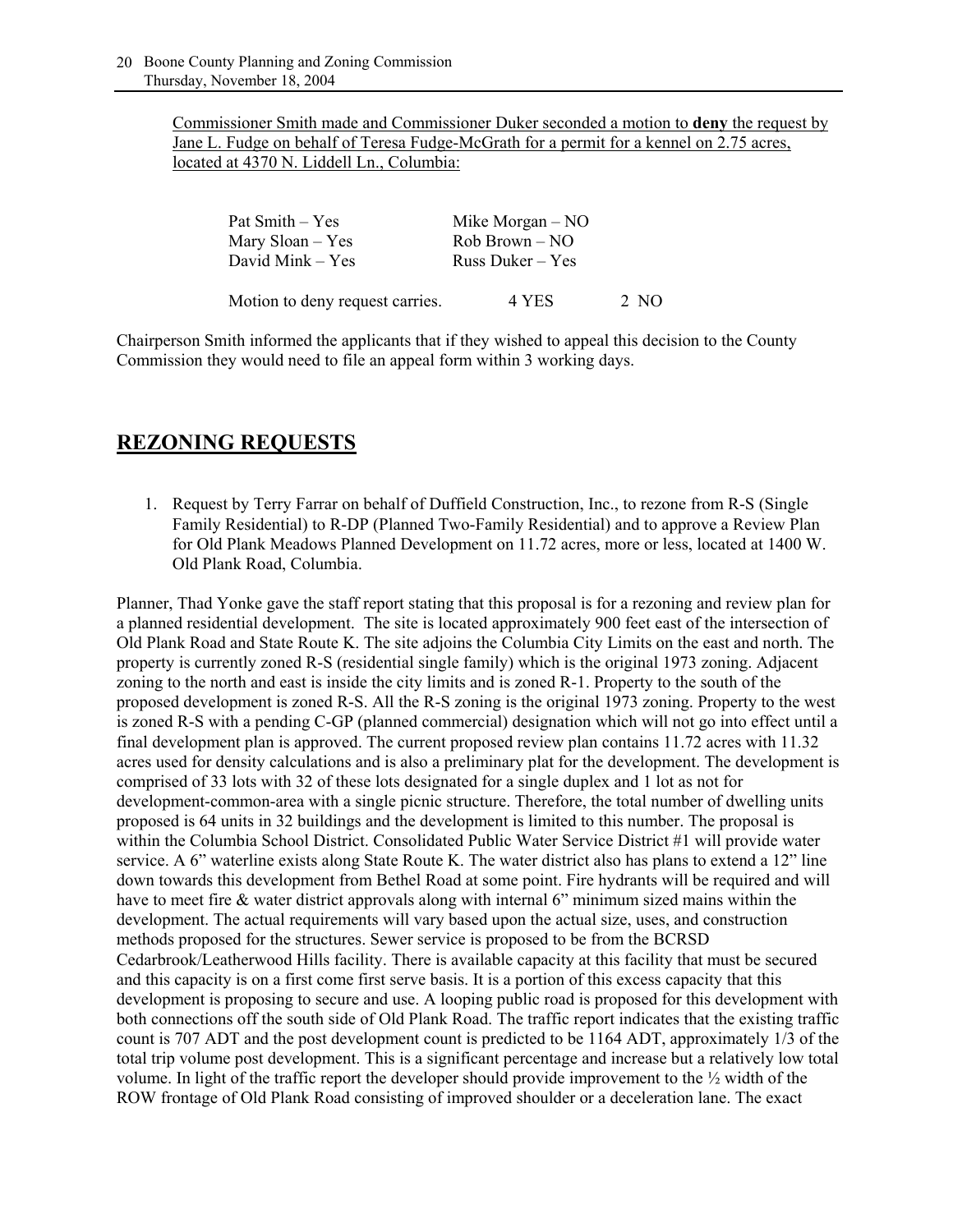nature of the improvement should be worked out with and be acceptable to County Public Works and County Planning. Public Works will have to approve the connections to Old Plank Road and these will have to meet their regulations. All existing structures on the property are proposed to be eliminated. There is significant floodplain on the property. The Floodway portion of the floodplain is contained within the common area lot and is not for development. This area is required to be maintained by the homeowners association and provisions for the financial mechanism must be in place as part of the approval process. The stream bank itself shows significant signs of degradation. The stream bank and flood area should be required to be restored with acceptable plantings and management practices. A stream bank protection/restoration plan for the common lot is needed. The proposal rates 68 points on the point rating scale.

Staff recommends approval of the rezoning request, review plan, & preliminary plat subject to the following 5 conditions.

- 1. That an agreement with the BCRSD for sewer service be completed to guarantee sewer service for the development or the development approval is void.
- 2. That the developer is required to create and implement a stream bank restoration plan for the common lot area that is acceptable to NRCS, Boone County Public Works, and the Director of Planning. The plan must be approved by the Director of Planning prior to submission of a Final Development Plan and the specific provisions will be placed upon the final plan.
- 3. That the entrances onto Old Plank Road are acceptable to and approvable by Boone County Public Works and the Director of Planning and be designed and located to BCPW standards.
- 4. That the developer install an improved shoulder or deceleration lane along the development frontage on the south side of Old Plank Road the details for the specific improvement to be worked out and in a plan acceptable to and approvable by Boone County Public Works and the Director of Planning and the improvements be designed and located to BCPW standards.
- 5. That the covenants be provided and acceptable to the Director of Planning prior to the submission of the Final Development Plan. The covenants must include mechanisms for providing for the maintenance of the stream bank restoration and care for the common area.
- Present: Dan Brush, Civil Engineer, 3107 Ballanger Lane, Columbia. Craig Van Matre, Attorney, 1103 E. Broadway, Columbia. Brian Duffield, Developer, 502 Parkwood Ct., Columbia

Mr. Van Matre presented a power point presentation.

Mr. Van Matre stated that the applicants are applying for rezoning and approval of a review plan. The site is between Route K and Old Plank Road west of the city limits of Columbia.

Mr. Van Matre presented a map of the site showing the location of the proposed development. The city limits are along the east boundary. Also presented where photos of the site looking east, west, south. A photo of a small tributary to the Bonne Femme Creek that is in the southeast corner of the site was also presented. Mr. Van Matre stated that this tributary needs to be protected.

Mr. Van Matre stated that the applicants are proposing in 32 separate structures. It will be a condominium development so that the condominium homeowners association will maintain the common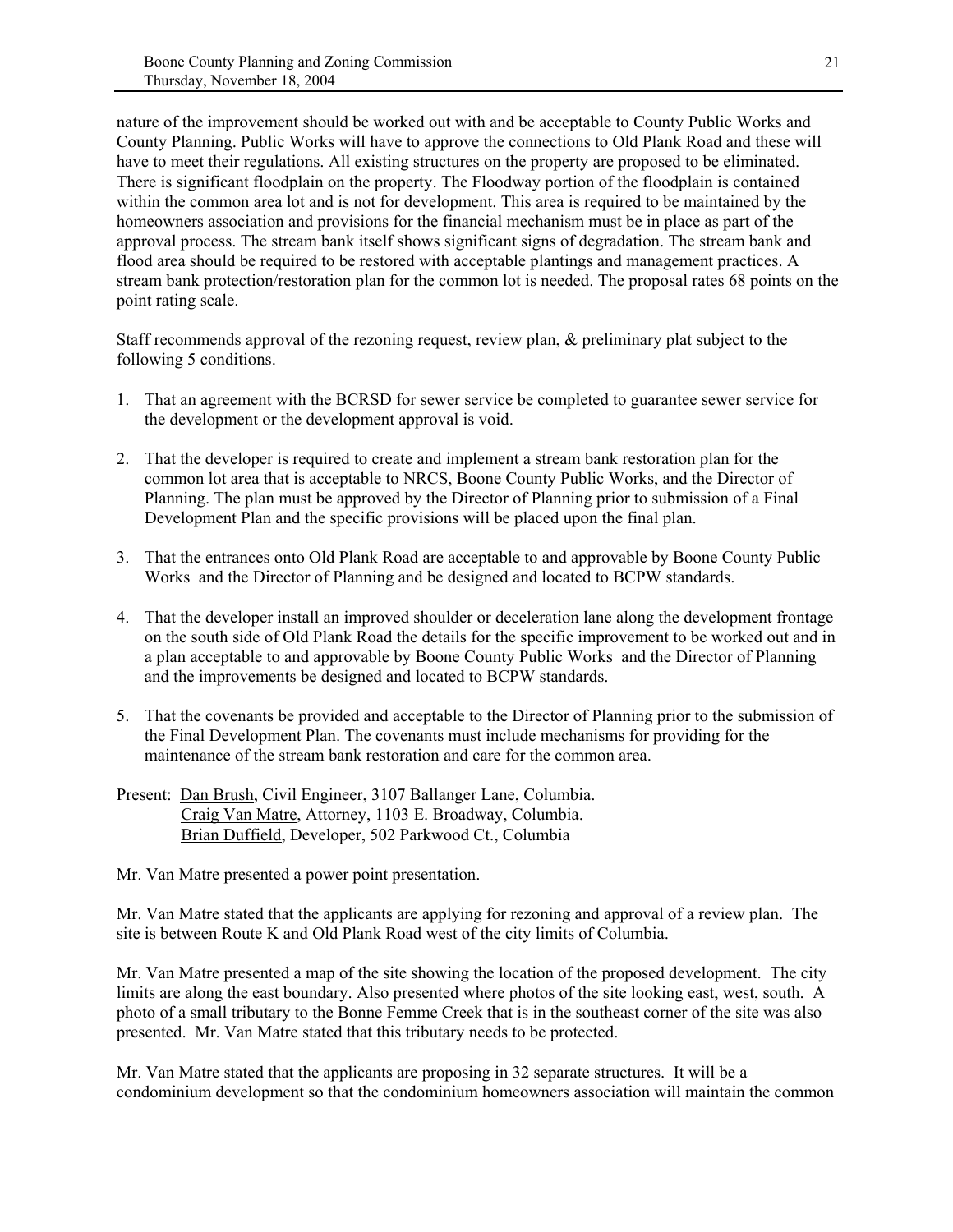lot which will include a riparian buffer area. The units themselves will be designed to have between 1500 and 2800 square feet of living area and the declaration will preserve the uniform architectural appearance and controlled environment and make this a good development.

A copy of the review plan was presented as well as a site plan detail.

Mr. Van Matre stated that the applicants submit this as ideal transitional zoning between the commercial tract immediately to the west (Godas Tract) and the single family development to the east (Victoria South). There are duplexes immediately south of Route K, the Maple Meadows duplexes and this area is consistent with that and at a density that is less than its theoretically maximum density given its present zoning.

Mr. Brush stated that the existing traffic study of the site shows 291 average daily vehicles going northbound at its peak and 416 average daily vehicles going southbound. This development will generate somewhere around 457 trip ends after construction. The assumed traffic after construction of this new development will be about 630 per day northbound and 530 per day southbound. County staff has reviewed and approved this.

Mr. Brush stated that after development Old Plank Road will function at a level of service of "C" without any improvements and staff has requested the applicants will go ahead and improve Old Plank with some sort of shoulder or turn lane. That will be worked out with staff. In looking at the storm water at the site; during the 25 year storm we are looking at about 40 cubic feet per second. After development stage we are looking at somewhere between 48 and 55 cubic feet per second cue to the limited amount of impervious surface that the site has.

Mr. Brush stated that the stream bank restoration and preservation as part of the stream buffer. The developer will work with NRCS and staff on planning on a Savannah type stream buffer which consists of bottom land hard woods planted 35 to 50 feet apart or in groups. The riparian buffer is going to fall along that area and will include that savannah type area and it is going to be about 80 to 90 feet wide on the north side of the creek. There will be one necessary utility line installed in that and that will be the sanitary sewer. The buffer area is going to be part of the common area (Lot 9).

A photo was presented of the riparian buffer detail which was highlighted.

Mr. Brush stated in addition the developers are going to put a landscape buffer along the north line of the tract. That landscape buffer will be along the north boundary lines of lots 1 and 2. It will consist of a staggered line of conifer trees and vegetation designed to provide 80 percent opacity within 4 growing seasons. The density of the tract is 7705 square feet per unit. Theoretically as the current R-S zoning there would be room for 70 units; the applicants are only requesting 64. The current R-S zoning would allow a density one single family residence per 7000 square feet or and R-D zoning would allow a density of one unit per 5000 square feet (one duplex per 10,000 square feet). The applicants are looking at a 35 percent impervious surface area over the entire site and that will include the public streets, sidewalks, driveways, and buildings.

Mr. Van Matre stated that the developer has been in negotiations with the Boone County Regional Sewer District and are very close to having an agreement which would be binding on both the developer and the sewer district to provide sanitary sewer to the site and allocate the capacity to it. The applicants understand it will be presented to the district for the directors approval sometime in December and it will require a significant contribution by the developer towards the districts standard charge to upgrade two pump stations.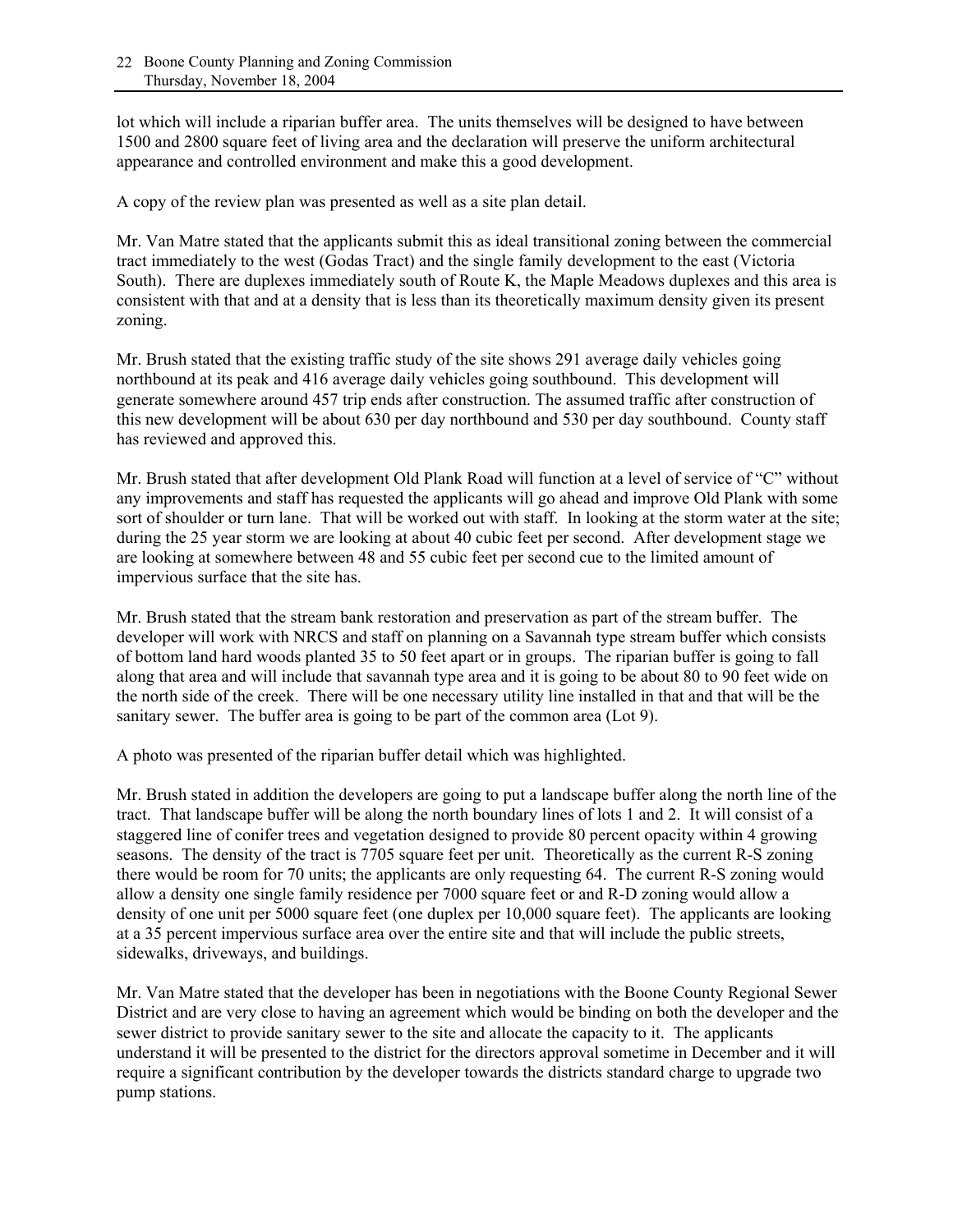Mr. Van Matre stated that the conditions recommended by staff are acceptable to the developer. There will be a condominium declaration which will be an extensive and lengthy document which will create in the association the power to enforce each of the covenants designed to protect the development. They will be designed to make sure there is a financial mechanism so that assessments can be collected and can be used to maintain the common area to ensure the enforcement of the condominium declaration and assure the maintenance of both the landscape buffer on lots 1 and 2 as well as the riparian corridor along the creek. The applicants ask for a recommendation to approve this request.

Commissioner Brown asked if the applicants knew the square footage of the houses in Victoria South.

Mr. Duffield stated that he believes the homes in Victoria South are slab homes and believes them to be about 1700 square foot homes.

Commissioner Brown stated that this development would be comparable in size.

Open to public hearing.

No one spoke in support of the request.

Present speaking in opposition to the request:

#### Jeanne McCarty, 1253 W. Route K, Columbia.

Ms. McCarty stated that she lives in Briar Subdivision on the opposite side of the creek from the proposed development. Ms. McCarty stated that she is not opposed to development but this development concerns her because it would be bad for the water shed. The new development will divert more water in the direction of her property because of the streets and the high density. Ms. McCarty stated that she has lived at this location since 1992 and she has seen the creek spill out many times in her yard when flash flooding occurs or even from heavy rains. A lot of tree limbs and branches come down there especially when there is a lot of rain in a short period of time. The bridge gets backed up because it can't handle the water let alone the branches that come down the creek. The creek backs up in to her yard; part of her yard is in the flood plain and she knew that when the bought the property. But the high density of this product and the streets, it is going to divert more water on to her property. Ms. McCarty stated that she is very concerned about that.

Chairperson Smith asked what the name of the creek is that Ms. McCarty is talking about.

Ms. McCarty stated it is the creek that the applicants were talking about.

#### John Gordon, 1025 W. Azoros Dr., Columbia.

Mr. Gordon stated that he resides in the Victoria South subdivision. Mr. Gordon thanked the applicants for their presentation; they answered a lot of questions ahead of time. Mr. Gordon stated he didn't have a lot of concerns but would like to express a couple. Mr. Gordon asked that there be covenants in place for the proposed development and that the condominiums are owner occupied. Mr. Gordon stated that it does have an affect on his property when we see these condominiums get turned over to renters and there are 5 or 6 people living in these. Some of these condos that quickly become rental property and the next thing you know you have 8 college students living next to you and things get out of control.

Mr. Gordon stated that he would like it to become part of the agreement that the applicants have to hook in to the 12-inch main that is going to be brought down Old Plank Road. A 6-inch main was being used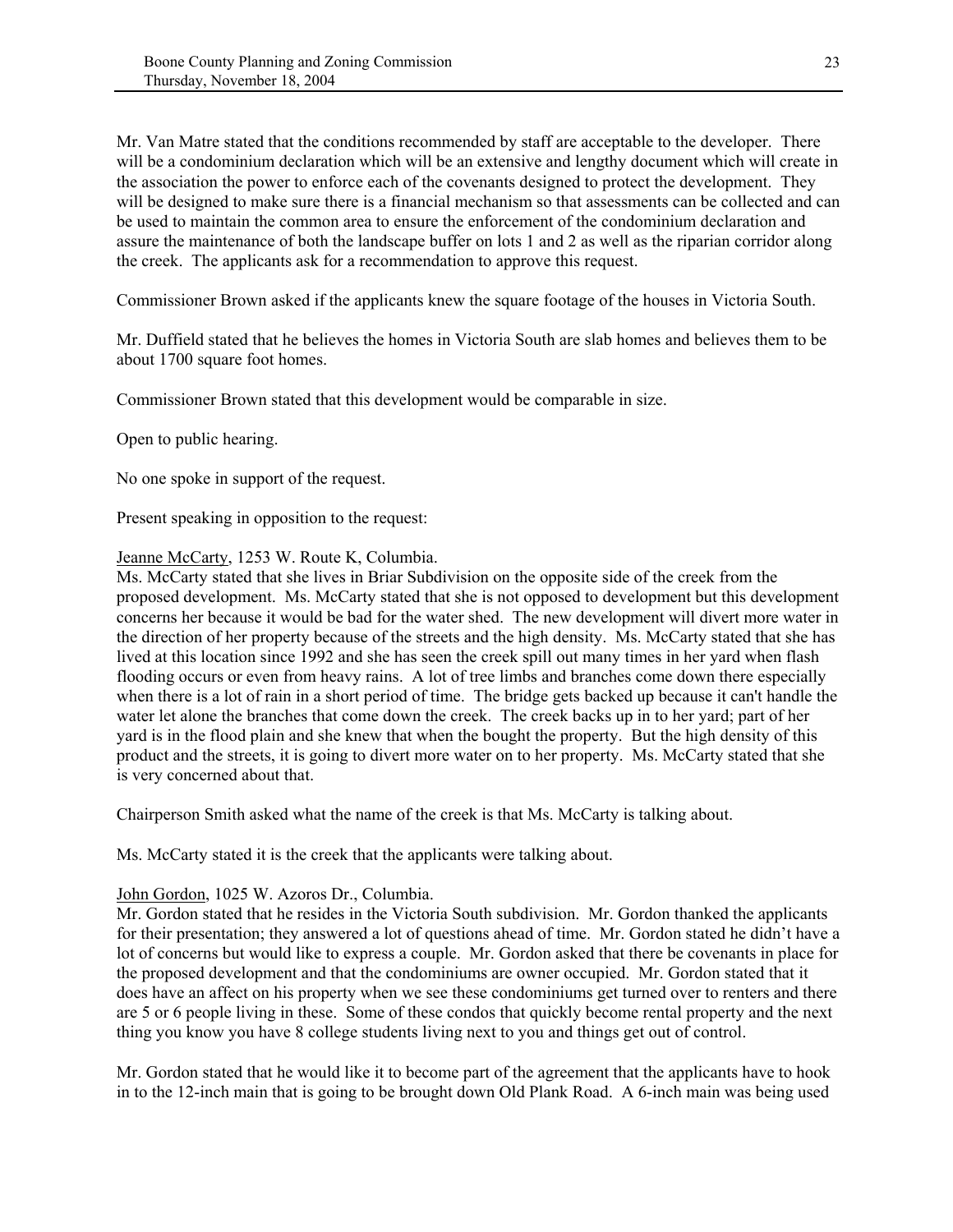on Route K now, the current water pressure in Victoria South subdivision is pitiful and it needs to be addressed. It is a concern that the area is developing so quickly and there is not adequate water supply and would like to have it specified that there be a 12-inch line. The developer has no control over when the line will be brought in but once it is brought in the applicants should be required to hook in to it.

Mr. Gordon stated that his last concern was the intersection of Old Plank and Route K. This has repetitively become a bad intersection for that area. The number of crashes are increasing in that area and that is going to need to be addressed. If the Commission allows this development to occur there will be traffic going that way. That intersection is something that the County Commission and MoDOT is going to have to address. Mr. Gordon asked for his concerns to be considered.

#### Susan Hart, 6251 South West Way, Columbia.

Ms. Hart stated that she is not in opposition to the request but does have concerns. Some of the property is in the 100-year flood plain and the sanitary sewer goes through the flood plain. There should be a shoulder on Old Plank Road for safety. Ms. Hart stated that she hopes the Commission takes the road issue under consideration when making a recommendation. Ms. Hart repeated that she is not in opposition to this development.

#### Aaron Silva, 1175 Azoros, Columbia.

Mr. Silva stated that some of his property is in the flood plain and he has concerns about increased water. He also had concerns regarding privacy but the trees that are proposed should do well in helping to maintain his privacy. Mr. Silva asked that there be a restriction on the hours of usage in the common area in the proposed covenants.

#### Closed to public hearing

Mr. Yonke informed the Commission that staff received 6 calls in opposition to the request; the reason stated for the opposition was traffic. Staff also received one call in support of the request.

Mr. Van Matre stated that this is a condominium community where the people who live there will have control over that neighborhood which is the best way to ensure compliance both from an architectural standards, noise standards and to ensure that no environmental damage is not being done to the tributary. There are two aspects to the traffic. The Godas plan will call for the repair of the intersection of Old Plank Road to Route K, it will bring it around to a "T" so it will be a 90 degree intersection further to the east than it presently exists and that should improve the safety of that intersection. Right now one of the problems with this intersection is that it joins at about a 45 degree angle and it is more difficult for a driver to make a turn to the right out of that intersection; most likely they will pull out in front of someone they don't see. A 90 degree intersection when the Godas development is completed should adequately address that issue. In terms of the width of Old Plank, it will be widened in front of the property on the south side of the road and that will also be determined in both terms of dimension and character. Mr. Van Matre stated that he believes the applicants will address, in some manner, each and every one of the concerns of the people that spoke here.

Mr. Van Matre stated that he thinks that with the way of the world and the other developments that is going to go on further upstream that there will be greater problems associated with floodways all over Boone County and that is a regional problem, it is not one that should be imposed upon this particular development to fix, but it is likely that someone is going to have to try to do some kind of regional stormwater detention in this area to help with that problem. But the applicants are not going to be significantly contributing to that problem.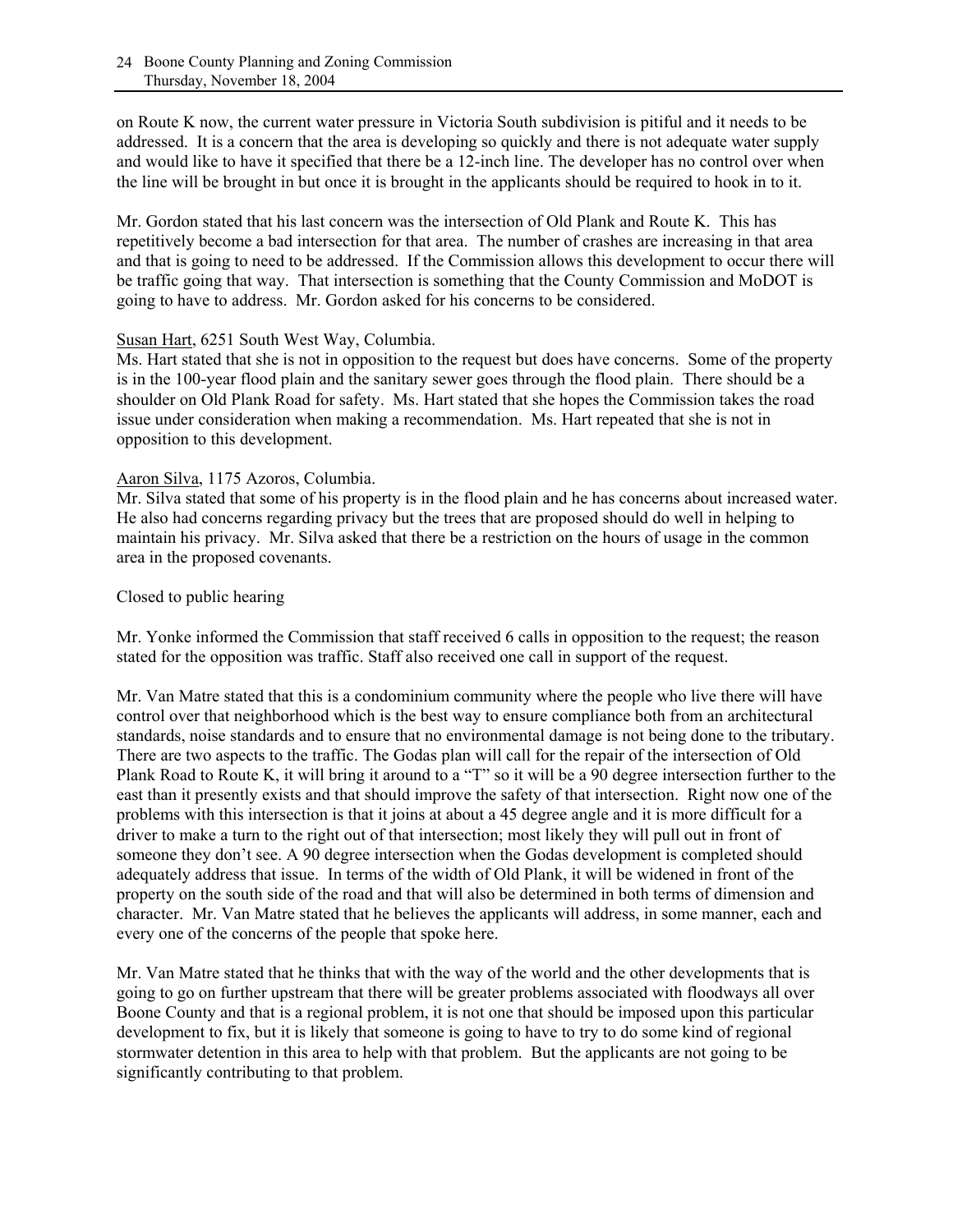Commissioner Mink stated that Mr. Gordon mentioned about he 12-inch main coming through. Commissioner Mink asked if there were plans to switch over.

Mr. Brush stated that right now the applicants are coming off a 6 inch line off Route K and will provide an inner connection up to the existing 4 inch on Old Plank so that when ever the 12 inch line is brought in it can tie right in to the 6 inch and feed off that. Mr. Brush stated that he spoke with Mr. Lee at the water district they informed Mr. Brush that there was enough pressure for fire flows.

Commissioner Mink stated that someone else brought up lot 9 and the hours of operation. Looking at the drawing you can't tell what that is on lot 9; it looks like a pavilion.

Mr. Van Matre stated that it is a shelter house. How that is ultimately developed will depend upon the needs of the neighborhood and whether there is enough room for recreational or a picnic house. There is a parking lot adjacent to it. The plans are not far enough along; it is intended to be a common lot.

Chairperson Smith stated that the hours of operation and when it is available would depend on the covenants.

Mr. Van Matre stated that is correct.

Chairperson Smith stated that according to this they will have to be acceptable prior to the submission of the final development plan.

Mr. Van Matre stated that is correct.

Chairperson Smith stated that the Commission would get a chance to look at the covenants.

Commissioner Sloan asked if there was some measure in the covenants that could prohibit someone from renting their unit to several college students.

Mr. Van Matre stated that there is nothing in the neighborhood that is immediately to the east in their covenants that prohibits them from renting their house. The Boone County ordinances state that you can have up to 4 unrelated people living in a single family residence which should be applicable to the applicants that this would be the maximum amount of unrelated people who could live in one dwelling.

Mr. Duffield stated that there is a lot of rental property in the area.

Commissioner Sloan stated that we do not want to add to it.

Mr. Duffield stated that it would be tough to say that someone couldn't rent their house. If someone wants to buy one as an investment and rent it it would be a hard situation to control.

Mr. Van Matre stated that we can control the fact that it will not be a boarding house and it won't have more than 4 unrelated people. The applicants don't think it is reasonable to restrict people from renting.

Commissioner Duker asked how often the floodplain is backfilled.

Mr. Yonke stated that the floodplain gets backfilled quite a bit. The flood way is really the area that you are supposed to stay out of. Even technically if you are willing to go through the expense of engineering there are ways to manipulate that and deal with the floodway itself. But the flood plain itself can be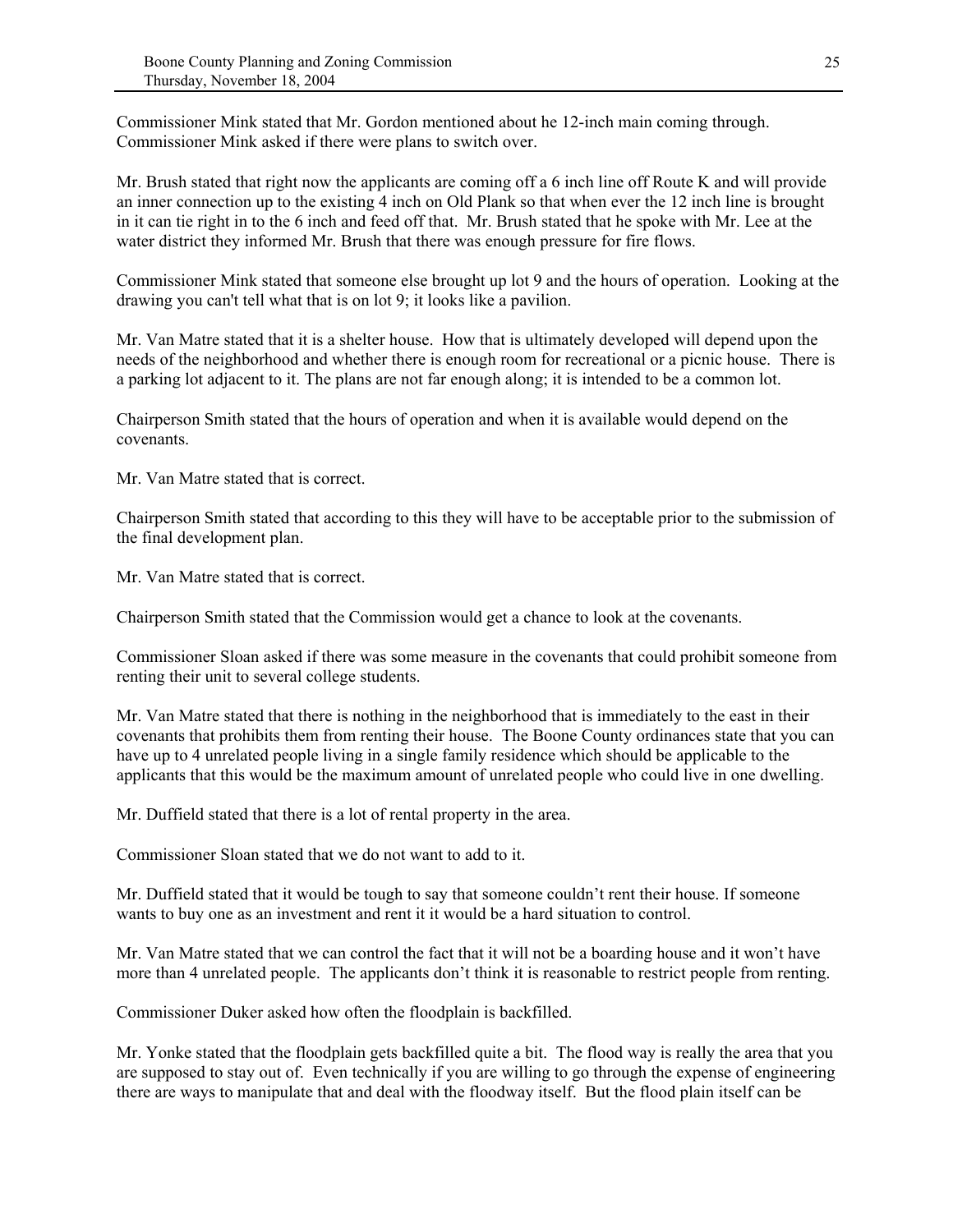filled, that is the distinction between the flood plain and the flood way. It can be filled in and built upon it is just a more involved process.

Commissioner Duker asked how often that was done.

Mr. Yonke stated that happens relatively often in places that has a significant portion of the property in the flood plain. If it is not, you stay away from it. Victoria South has areas in the flood plain that they had to fill.

Commissioner Brown made and Commissioner Morgan seconded a motion to **approve** the request by Terry Farrar on behalf of Duffield Construction, Inc., to rezone from R-S (Single Family Residential) to R-DP (Planned Two-Family Residential) for Old Plank Meadows Planned Development on 11.72 acres, more or less, located at 1400 W. Old Plank Road, Columbia:

| Pat Smith – Yes     | Mike Morgan $-$ Yes |
|---------------------|---------------------|
| Mary $S$ loan – Yes | $Rob Brown - Yes$   |
| David Mink – Yes    | Russ Duker $-$ Yes  |

Motion to approve request carries unanimously.

\* \* \* \* \* \* \* \* \* \* \* \* \* \* \* \* \* \* \* \* \* \* \* \* \* \* \* \*

Commissioner Brown made and Commissioner Mink seconded a motion to **approve** the request by Terry Farrar on behalf of Duffield Construction, Inc., to approve a Review Plan for Old Plank Meadows Planned Development on 11.72 acres, more or less, located at 1400 W. Old Plank Road, Columbia **with the following conditions**:

- 1. That an agreement with the BCRSD for sewer service be completed to guarantee sewer service for the development or the development approval is void.
- 2. That the developer is required to create and implement a stream bank restoration plan for the common lot area that is acceptable to NRCS, Boone County Public Works, and the Director of Planning. The plan must be approved by the Director of Planning prior to submission of a Final Development Plan and the specific provisions will be placed upon the final plan.
- 3. That the entrances onto Old Plank Road are acceptable to and approvable by Boone County Public Works and the Director of Planning and be designed and located to BCPW standards.
- 4. That the developer install an improved shoulder or deceleration lane along the development frontage on the south side of Old Plank Road the details for the specific improvement to be worked out and in a plan acceptable to and approvable by Boone County Public Works and the Director of Planning and the improvements be designed and located to BCPW standards.
- 5. That the covenants be provided and acceptable to the Director of Planning prior to the submission of the Final Development Plan. The covenants must include mechanisms for providing for the maintenance of the stream bank restoration and care for the common area.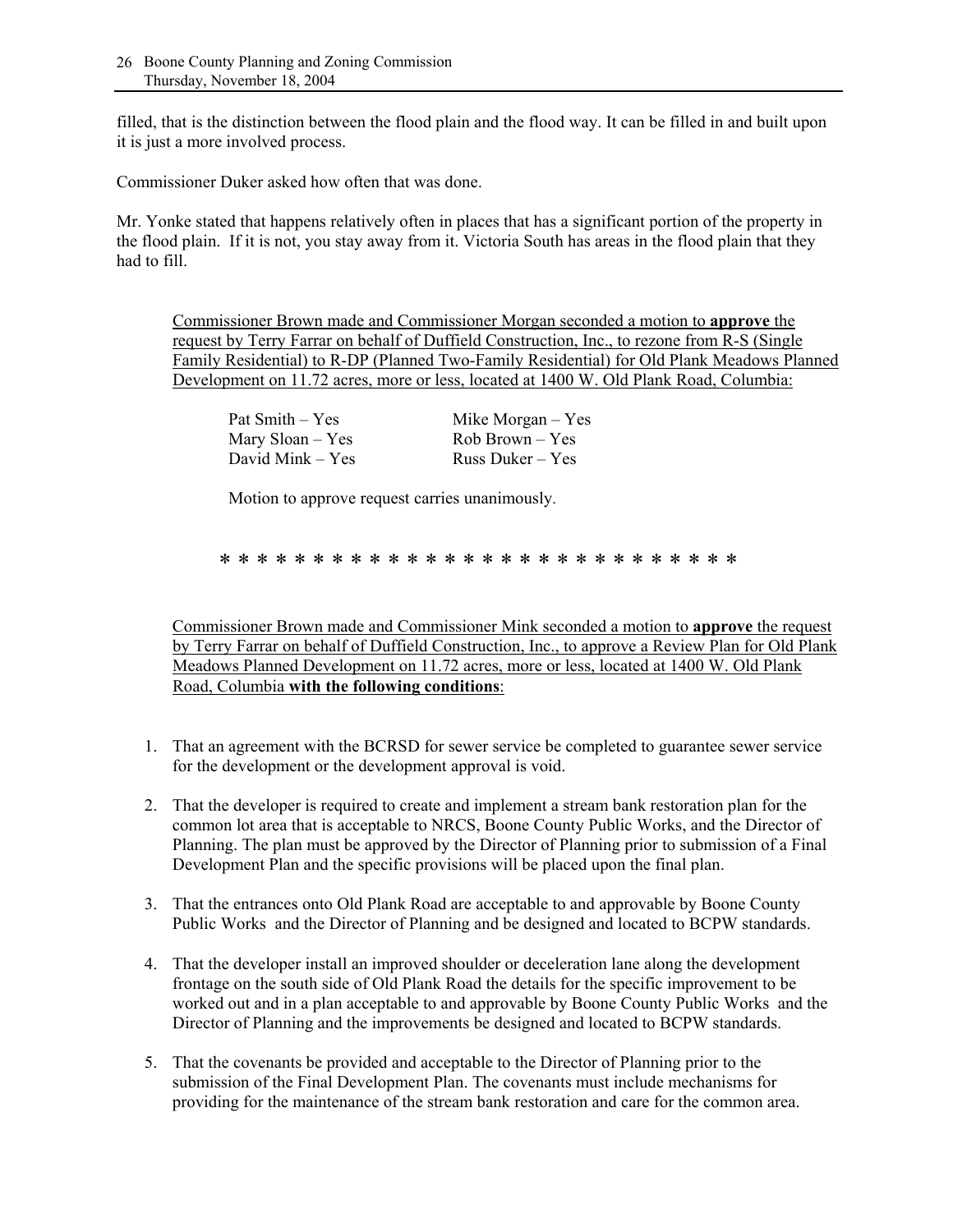| Pat Smith – Yes  | Mike Morgan $-$ Yes |
|------------------|---------------------|
| Mary Sloan – Yes | $Rob Brown - Yes$   |
| David Mink – Yes | Russ Duker $-$ Yes  |

Motion to approve request carries unanimously.

#### \* \* \* \* \* \* \* \* \* \* \* \* \* \* \* \* \* \* \* \* \* \* \* \* \* \* \* \*

Commissioner Brown made and Commissioner Mink seconded a motion to **approve** the request by Terry Farrar on behalf of Duffield Construction, Inc., to approve a Preliminary Plat for Old Plank Meadows Planned Development on 11.72 acres, more or less, located at 1400 W. Old Plank Road, Columbia **with the following conditions**:

- 1. That an agreement with the BCRSD for sewer service be completed to guarantee sewer service for the development or the development approval is void.
- 2. That the developer is required to create and implement a stream bank restoration plan for the common lot area that is acceptable to NRCS, Boone County Public Works, and the Director of Planning. The plan must be approved by the Director of Planning prior to submission of a Final Development Plan and the specific provisions will be placed upon the final plan.
- 3. That the entrances onto Old Plank Road are acceptable to and approvable by Boone County Public Works and the Director of Planning and be designed and located to BCPW standards.
- 4. That the developer install an improved shoulder or deceleration lane along the development frontage on the south side of Old Plank Road the details for the specific improvement to be worked out and in a plan acceptable to and approvable by Boone County Public Works and the Director of Planning and the improvements be designed and located to BCPW standards.
- 5. That the covenants be provided and acceptable to the Director of Planning prior to the submission of the Final Development Plan. The covenants must include mechanisms for providing for the maintenance of the stream bank restoration and care for the common area.

| Pat Smith – Yes  | Mike Morgan $-$ Yes |
|------------------|---------------------|
| Mary Sloan – Yes | Rob Brown – Yes     |
| David Mink – Yes | Russ Duker $-$ Yes  |

Motion to approve request carries unanimously.

Chairperson Smith informed the applicant that these requests would go before the County Commission on November 30, 2004.

### **PLANNED DEVELOPMENTS**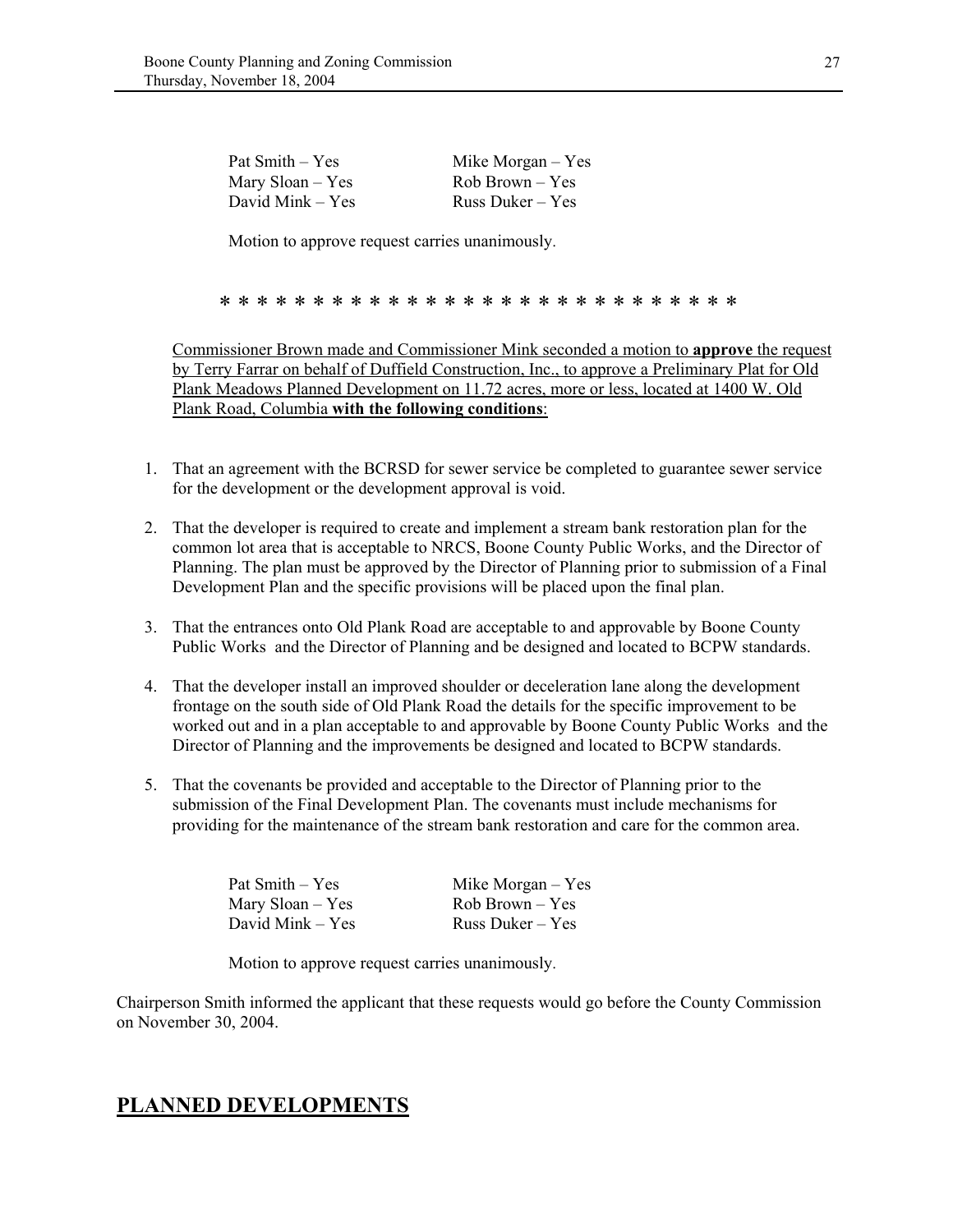None.

# **PLAT REVIEWS**

1. Old Ways Estates. S3-T49N-R12W. A-2. David R. Strodtman Trust, owner. James R. Jeffries, surveyor.

The following staff report was entered in to the record:

The property is located on the east side of Route B, north of Spiva Crossing Road.

Both lots in the plat will have access to Route B by a private easement. No additional right of way is being dedicated by this plat. The applicant has submitted a request to waive the requirement to provide a traffic analysis.

The property is in the service area of Water District Number 4.

Both lots will use on-site wastewater systems for sewage disposal. A plan, showing a suitable location for a lagoon on each lot is on file. The applicant has submitted a request to waive the requirement to provide a wastewater cost-benefit analysis.

The property scored 42 points on the rating system.

Staff recommends approval of the plat and waiver requests.

 Commissioner Mink made and Commissioner Morgan seconded a motion to **approve** Old Ways Estates. S3-T49N-R12W. A-2. David R. Strodtman Trust, owner. James R. Jeffries, surveyor **with waiver requests**:

| Pat Smith – Yes  | Mike Morgan $-$ Yes |
|------------------|---------------------|
| Mary Sloan – Yes | Rob Brown – Yes     |
| David Mink – Yes | Russ Duker $-$ Yes  |

Motion to approve request carries unanimously.

\* \* \* \* \* \* \* \* \* \* \* \* \* \* \* \* \* \* \* \* \* \* \* \* \* \* \* \*

2. Harper Road Estates plat 2. S11-T51N-R13W. A-2. Edward and Virginia Pollock, owners. J. Daniel Brush, surveyor.

The following staff report was entered in to the record:

This 2-lot replat is located at the immediate southwest corner of the intersection of Roy Barnes Road and Harper Road. The site is approximately  $2&1/4$  miles west of the municipal limits of the City of Sturgeon. The area being subdivided contains 8.84-acres which comprises the area of the 3 lots created by Harper Road Estates. 20.44-acres to the south of the proposed plat is also owned by the applicants and does not have to be included as a division of land under the Boone County Subdivision Regulations. The property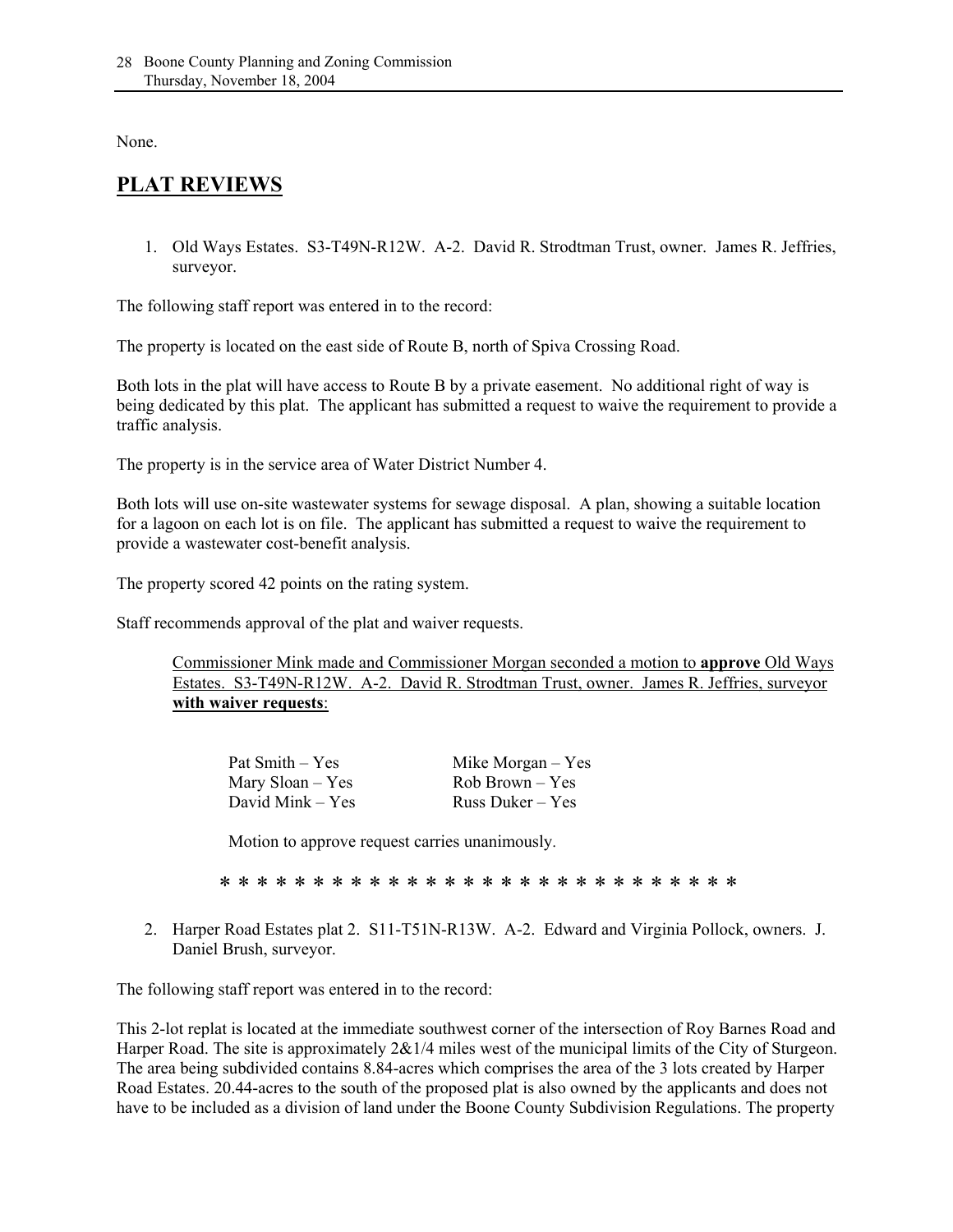is zoned A-2 (agriculture) as is all the surrounding property. All surrounding zonings are the original 1973 zonings. The property contained within the area of the proposed plat is vacant. Sewage treatment will be provided by an on-site wastewater systems and an appropriate wastewater plan is in the file. Any on-site wastewater system must meet all County Health Department requirements. The site is in Public Water District #10. Fire hydrants are not required for minor plats containing less than 4 lots, as is the case here. The site is in the Sturgeon School District. A waiver from traffic analysis and a waiver of costbenefit analysis for central sewage have been requested. Staff concurs with the granting of these waivers. The site is in the Boone County Fire Protection District and Boone Electric Service areas. This plat has 43 points on the point rating scale.

Staff recommends approval along with the granting of the waiver requests.

 Commissioner Mink made and Commissioner Morgan seconded a motion to **approve** Harper Road Estates plat 2. S11-T51N-R13W. A-2. Edward and Virginia Pollock, owners. J. Daniel Brush, surveyor **with waiver requests**:

| Pat Smith – Yes     | Mike Morgan $-$ Yes |
|---------------------|---------------------|
| Mary $S$ loan – Yes | $Rob Brown - Yes$   |
| David Mink – Yes    | Russ Duker $-$ Yes  |

Motion to approve request carries unanimously.

\* \* \* \* \* \* \* \* \* \* \* \* \* \* \* \* \* \* \* \* \* \* \* \* \* \* \* \*

3. Settler's Ridge Plat 2. S9-T49N-R12W. C-GP. T-Vine Enterprises, Inc., owner. James R. Jeffries, surveyor.

The following staff report was entered in to the record:

This property is located north of Columbia on State Highways B and HH. A final development plan for a portion of this property was approved in October, 2004.

The property is under a pre-annexation agreement with the City of Columbia for the purpose of obtaining sewer service. A condition of the agreement requires the developer to obtain plat approval from the City of Columbia prior to approval by Boone County. The City Council approved the plat November 1, 2004.

This plat is out of phase with the phasing plan approved with the Preliminary Plat. Therefore, the resulting lots are being labeled "Not For Development" until such time as the property is replatted or otherwise brought into compliance with the approved phasing plan.

Access to the property will be via roads built by the developer and dedicated to Boone County.

Water District Number 4 provides water service to the property.

Sewer service will be provided by the City of Columbia.